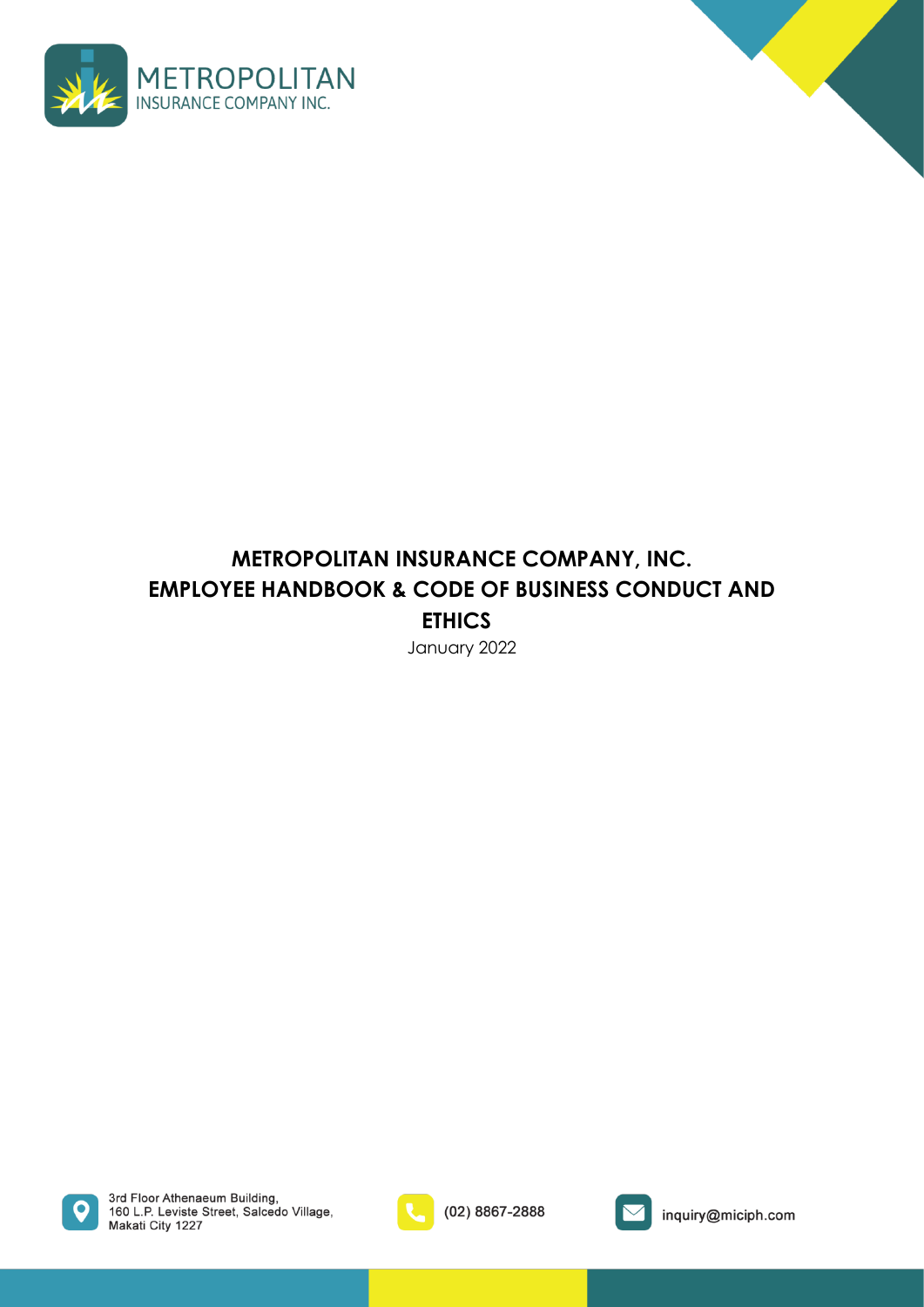

# **Contents**





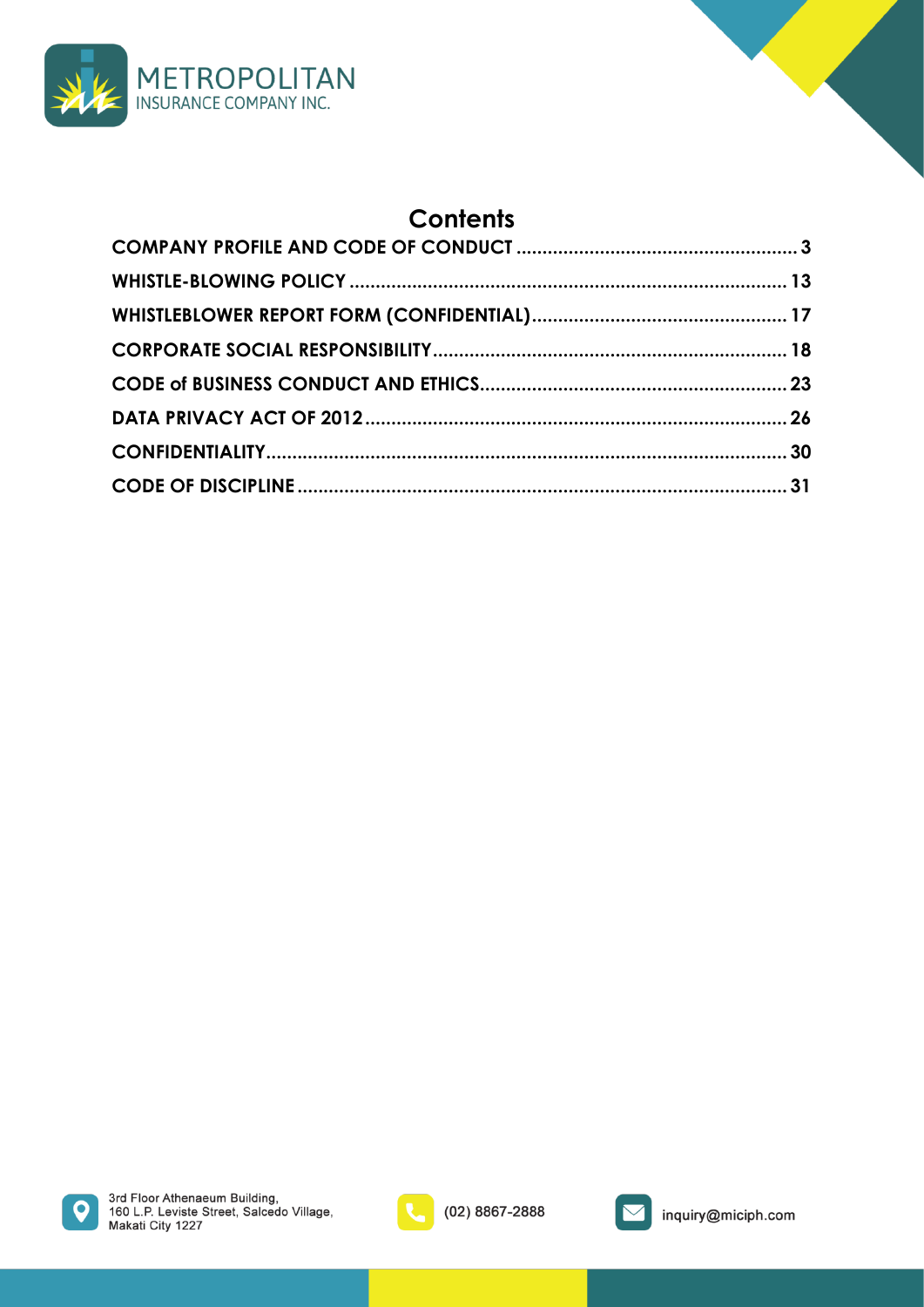

## **COMPANY PROFILE AND CODE OF CONDUCT**

<span id="page-2-0"></span>MICI is primarily engaged in the business of nonlife insurance, indemnifying others against loss, damage or liability arising from unknown or contingent events and to act as agents to other insurance or surety company, or any of its branches.

MICI Non-life insurance products add security and value to anyone. With 87 years of proven industry knowledge and strategic planning, MICI Continues to strive to promote security to the Filipino People.

As a forward thinking brand, MICI developed products that promote inclusivity for consumers and corporate coverages that bring confidence to business initiatives. With dedicated service since 1933, MICI has managed to be knowledgeable on how to secure individuals and companies in different industries.

## **Core Values**

- Meeting and exceeding consumer demands.
- Igniting innovations and changes the non-life insurance industry
- Constantly adapting to the non-life insurance industry
- Inspiring inclusion in the non-life insurance industry

## **Products & Services**

- Bonds
- Comprehensive general liability
- Property
	- o Earthquake
	- o Typhoon/Flood Policies
	- o Fire and Lightning Policies
	- o Riot, Strikes, and Malicious Damage
	- o Extended Coverage
		- Smoke, Explosion, Falling Aircraft, and Vehicle Impact
- Motorcar
	- o Acts of Nature
	- o Auto Personal Accident
	- o CTPL (Compulsory Third Party Liability)
- Personal Accident

## **TIMEKEEPING AND ATTENDANCE**

These policies and procedures shall serve as a guideline to all employees in order to maximize productivity, promote work-life balance, and the efficient use of resources.

- 1. All employees shall be required to record their time of arrival at and departure from their place of work using a device (i.e. Biometrics System) identified by the Company. NO GRACE PERIOD.
- 2. All employees are expected to observe their official time as follows:<br>3rd Floor Athenaeum Building,



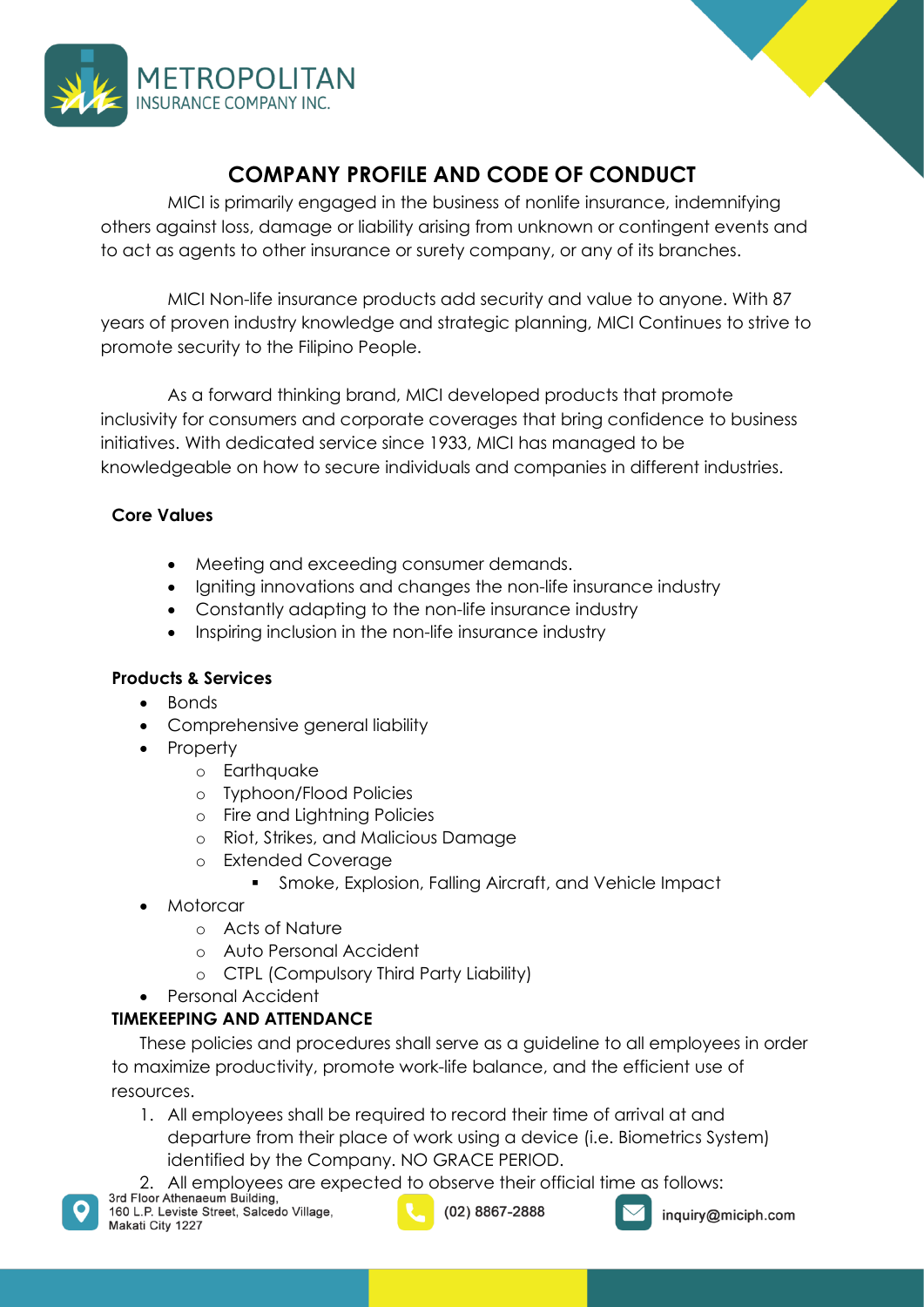

# **METROPOLITAN**

**INSURANCE COMPANY INC.** 

- a. Operational Hours: 08:30 AM to 05:30 PM
- b. Office Hours: Mondays to Fridays
- 3. 60 Minutes compensable break (Lunch Break) for a period of Eight (8) Hours.
	- Timing in and Timing out for another person is strictly prohibited.
	- Failure to log-in and/or log-out during their official schedule is equivalent to deductions unless a leave of application or is on Official Business.
	- Employees who fail to observe their official time by coming in late, being under time or absent without notice or leave, shall be subject to penalties and sanctions as defined by Code of Conduct and relevant Policies and Procedures.

## **EXTENDED WORK HOURS**

- Employees, regardless of position, rank and employment status may be asked to extend regular working hours to meet operational requirements, unless for valid reason(s), employees are expected to render extended work hours when required by the Management.
- Can file overtime (Subject for Approval): Rank and File employees
- No Overtime: Management Staff, Officer, Managers, and Executive Position

## *Note: This also applies during DECLARED NATIONAL HOLIDAYS.*

• All employees going on overtime must submit their Department Heads an approved request for extended work hours or Overtime Authorization (OT) Form before cut-off dates.

## **DECLARED NATIONAL HOLIDAYS**

• Holiday pay is not eligible for Management Staff, Officer, Managers and Executive Positions





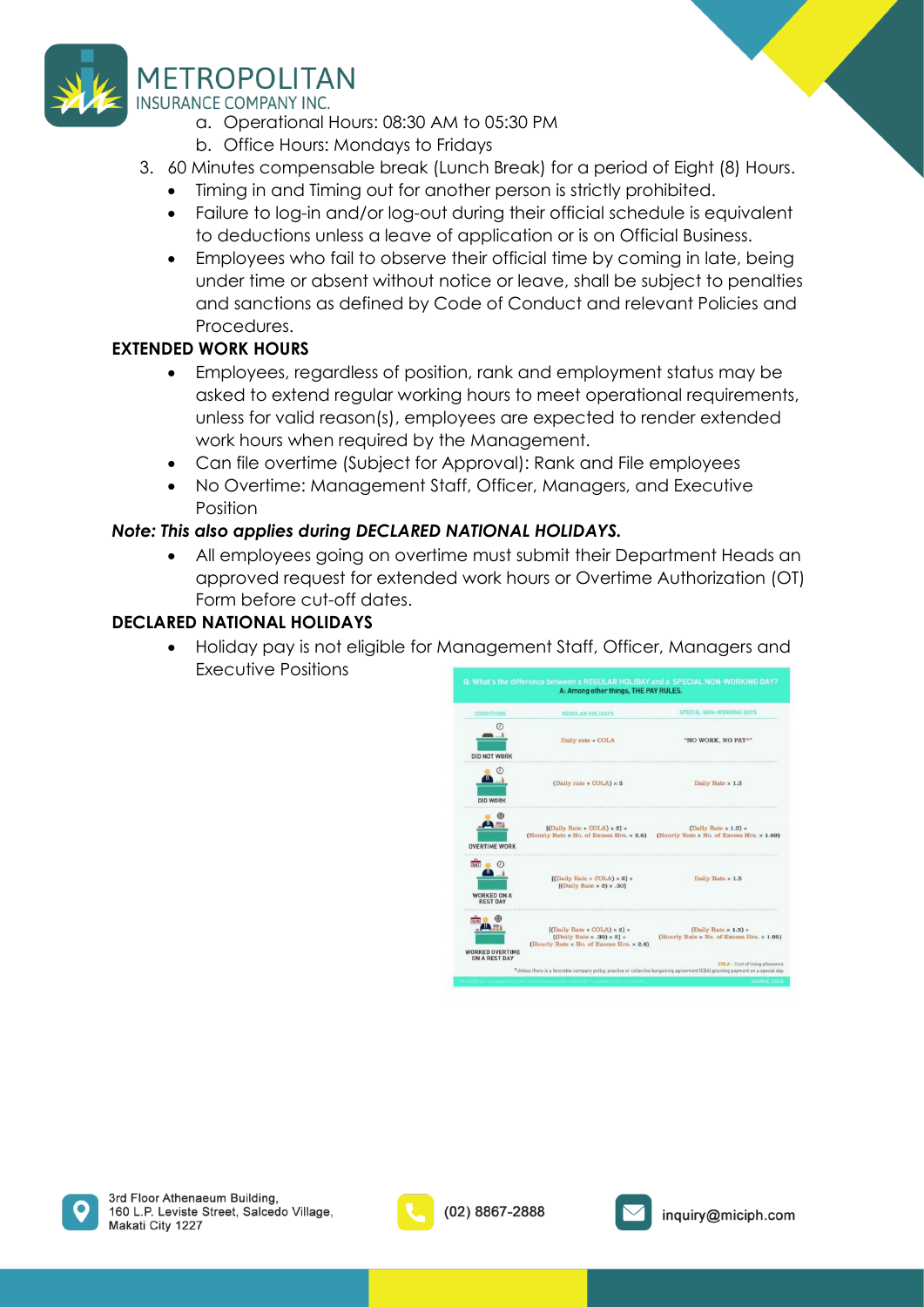

### **PENALTIES FOR NON-COMPLIANCE**

- On frequency of Tardiness
- Release of Memo: 1st Week of following Month

| <b>INCIDENTS OFFENSE</b>                     | <b>SCHEDULE OF PENALTIES</b>        |
|----------------------------------------------|-------------------------------------|
| Five (5) times tardy in a month; consecutive | Counseling                          |
| or non-consecutive days                      |                                     |
| Succeeding five (5) times tardy in a month;  | Written Reprimand                   |
| consecutive or non-consecutive days          |                                     |
| Succeeding five (5) times tardy in a month;  | Suspension for three (3) to six (6) |
| consecutive or non-consecutive days          | working days                        |
| Succeeding five (5) times tardy in a month;  | Suspension for Seven (7) to fifteen |
| consecutive or non-consecutive days          | (15) working days                   |
| Succeeding five (5) times tardy in a month;  | Suspension for thirty (30) working  |
| consecutive or non-consecutive days          | days                                |
| Succeeding five (5) times tardy in a month;  | Dismissal                           |
| consecutive or non-consecutive days          |                                     |

### **PENALTIES FOR NON-COMPLIANCE**

- On number of Hours Late/ Under time
- Release of Memo: 1st week of the following month.

| <b>OFFENSE</b>                                 | <b>SCHEDULE OF PENALTIES</b>             |
|------------------------------------------------|------------------------------------------|
| At least 15 to 130 minutes late,<br>cumulative | <b>Counseling &amp; Salary Deduction</b> |
|                                                | equivalent to the number of minutes      |
|                                                | late                                     |
| 60 minutes to 2 hours late; Under time         | Salary Deduction equivalent to 60        |
| per incident                                   | minutes to 2 hours                       |
| 3 hours to 4 hours late; Under time per        | Salary Deduction equivalent to half of a |
| incident                                       | workday                                  |
| 5 hours and more                               | Salary Deduction equivalent to one (1)   |
|                                                | workday                                  |
| No Notification                                | Absent Without Official Leave            |

### **PENALTIES FOR NON-COMPLIANCE**

- On habitual Tardiness/Under Time
- Release of Memo: 1st week of the following month.

| <b>OFFENSE</b>                        | <b>SCHEDULE OF PENALTIES</b>         |
|---------------------------------------|--------------------------------------|
| At least three (3) times with Written | Disqualification for any promotion   |
| Warning in a calendar year due to     |                                      |
| <b>Tardiness</b>                      |                                      |
| At least two (2) times Suspended in a | Disqualification for any promotion;  |
| calendar year due to tardiness        | company granted monetary incentives. |





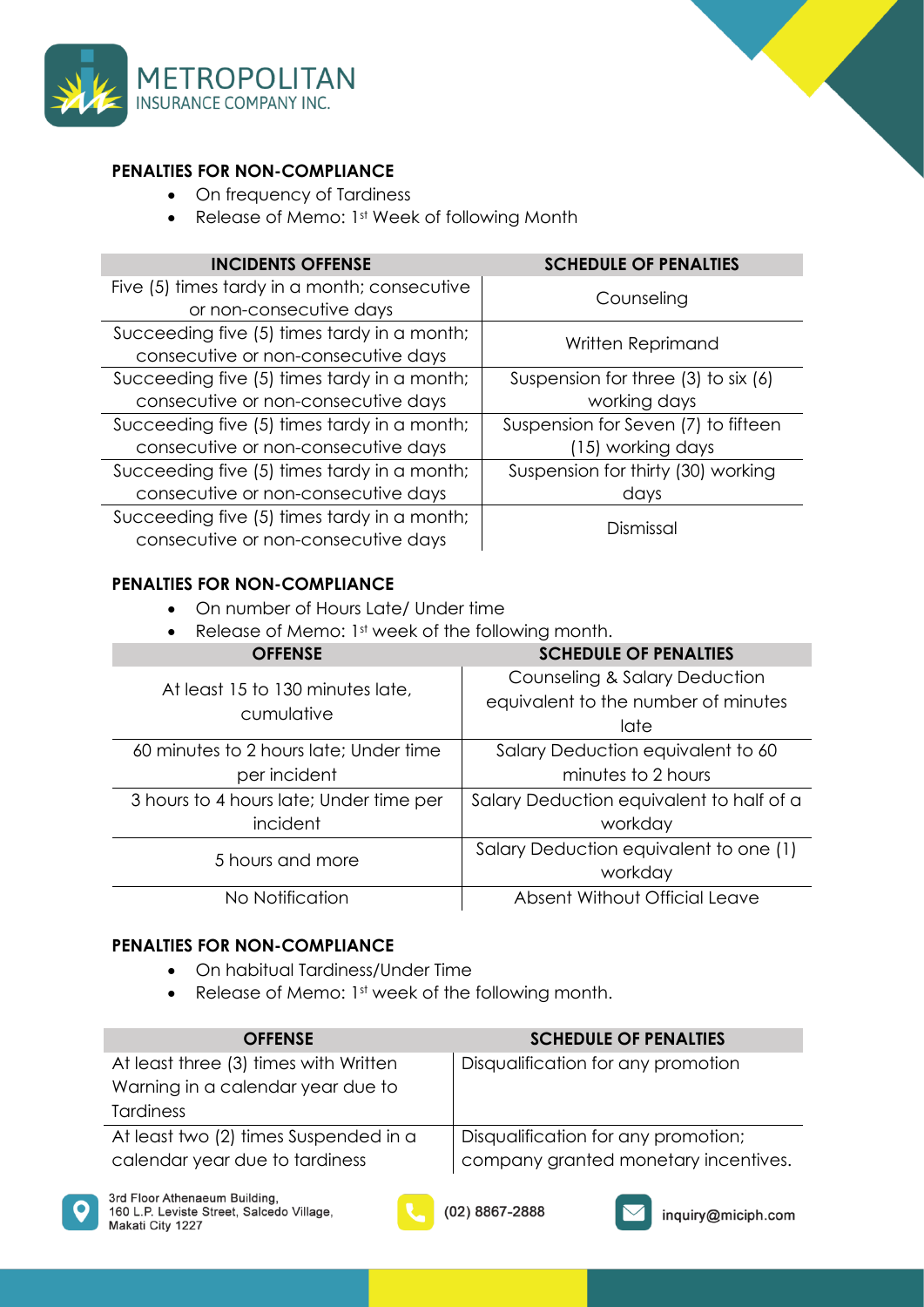



## **COMPENSATION AND BENEFITS: PAYROLL PROCESSING**

**Objective:** To establish an effective Payroll processing procedure

Time Keeping Cut-off:

| <b>PAYROLL DATE</b>           | <b>PAYROLL CUT-OFF DATES</b>                         | <b>EXAMPLE</b>             |
|-------------------------------|------------------------------------------------------|----------------------------|
| 10 <sup>th</sup> of the Month | $\frac{1}{2}$ 26 <sup>th</sup> of the previous month | July 10 Payroll Date (June |
|                               | to 10 <sup>th</sup> of the current                   | 26 - July 10)              |
|                               | month                                                |                            |
| $25th$ of the Month           | $11th$ to 25 <sup>th</sup> of the current            | July 25 Payroll Date (July |
|                               | month                                                | $11 - July 25$             |

## **SUBMISSION OF PAYROLL RELATED TRANSACTIONS**

- All payroll related documents such as payroll data, extended work hours, loans, leaves and other deductions, or inclusion must be submitted to Human Resources & Admin at least on or before the payroll cut-off dates.
- Payroll related documents received after the payroll cut-off shall not be processed and will only be included on the next cut-off.

## **PAYSLIPS**

• Salaries should be kept confidential. Sharing and showing of Pay Slips especially to colleagues are strictly prohibited. This is a direct violation of the Confidentiality Policy.

## **COMPENSATION AND BENEFITS: LEAVES**

Objective: This policy shall serve as a guideline to employees on leave benefits and to supervisors in approving request for leave of absence

## Leave Entitlements

## **Company-Granted Leaves**

- 12 Sick Leaves and 12 Vacation Leaves
- After Regularization, or the lapse of the probationary period, an employee may start to earn vacation and sick leave.
- Any application filed before the employee has been regularized shall be treated without pay.
- VACATION AND SICK LEAVES ARE NOT CONVERTIBLE TO CASH AND CANNOT BE CARRIED OVER TO FOLLOWING YEAR.

## **Government Mandated Leave Benefits**

- **Maternity Leave (For first deliveries of female employees)**
	- o Normal & Caesarean Delivery 105 days
	- o Abortion/Miscarriage 60 days
	- o Solo Parent (either normal or caesarean) 120 Days
- **Paternity Leave** 
	- o Seven (7) working days with full pay for the first four (4) deliveries of a male employee's legitimate spouse (must have a marriage contract in their 201 file)

ACCRUAL OF COMPANY GRANTED ANNUAL AND SICK LEAVE BENEFITSD



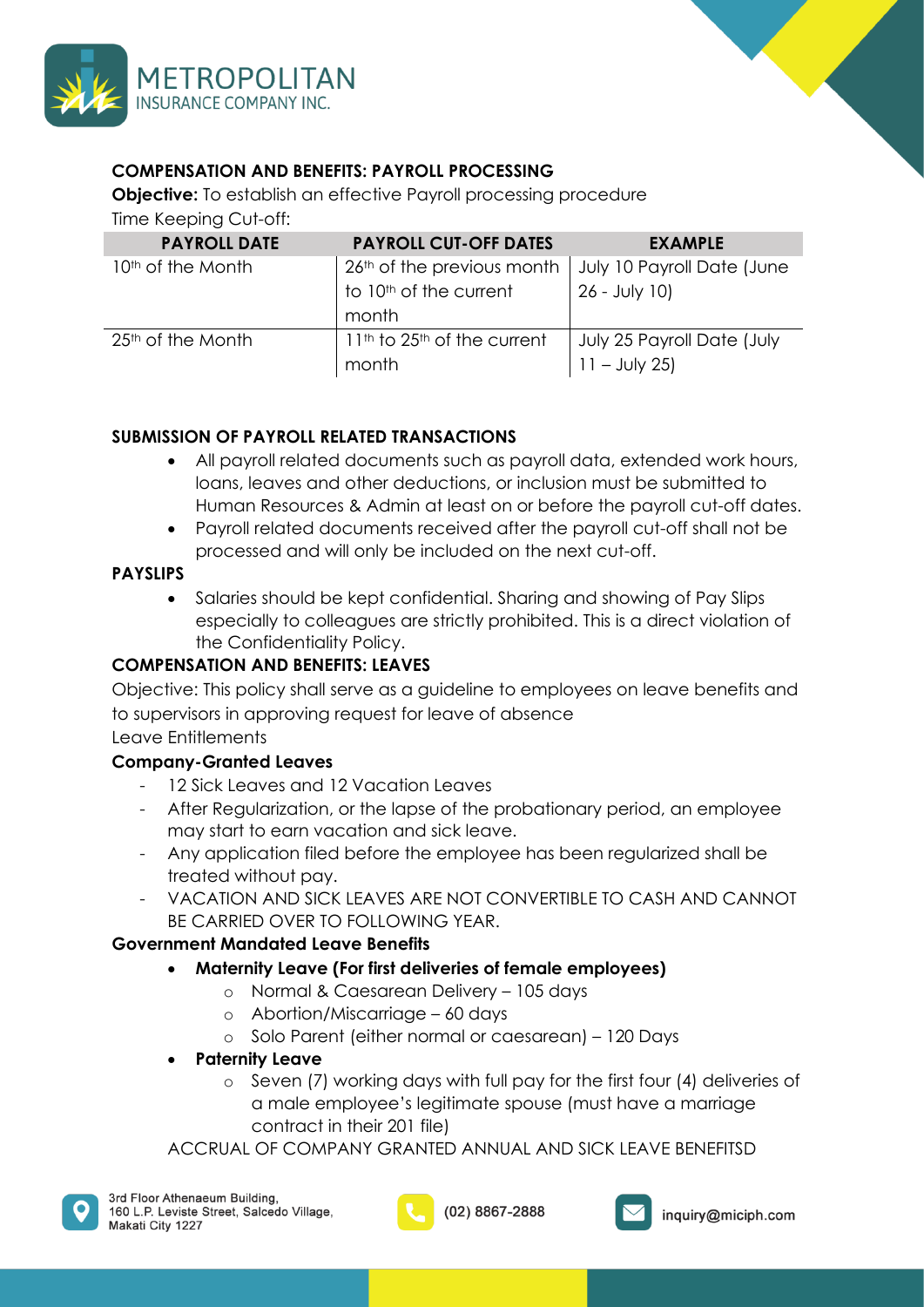

- An employee shall earn one (1) leave per month, for their annual leave credited at the end-of each month.
- The accrual of sick and vacation leaves shall be granted and credited at the end-of-the-month with the following schedule:

| <b>MONTH</b>     | <b>LEAVE CREDITS (SL &amp; VL)</b> |
|------------------|------------------------------------|
| <b>JANUARY</b>   |                                    |
| <b>FEBRUARY</b>  |                                    |
| <b>MARCH</b>     |                                    |
| <b>APRIL</b>     |                                    |
| <b>MAY</b>       |                                    |
| <b>JUNE</b>      |                                    |
| <b>JULY</b>      |                                    |
| <b>AUGUST</b>    |                                    |
| <b>SEPTEMBER</b> |                                    |
| <b>OCTOBER</b>   |                                    |
| <b>NOVEMBER</b>  |                                    |
| <b>DECEMBER</b>  |                                    |

## **PRO-RATED LEAVES (PROBATIONARY EMPLOYEES)**

- An employee shall earn One (1) leave per month for their annual leave **UPON REGULARIZATION**
- Example:
	- o Name: Juan Dela Cruz
	- o Start Date: March 1, 2021
	- o Regularization Date: September 17, 2021

| .<br><b>MONTH</b> | <b>LEAVE CREDITS (SL &amp; VL)</b> |
|-------------------|------------------------------------|
| <b>JANUARY</b>    | O                                  |
| <b>FEBRUARY</b>   | ∩                                  |
| <b>MARCH</b>      | 0                                  |
| <b>APRIL</b>      | 0                                  |
| <b>MAY</b>        | Ω                                  |
| <b>JUNE</b>       | $\Omega$                           |
| <b>JULY</b>       | ∩                                  |
| <b>AUGUST</b>     | Ω                                  |
| <b>SEPTEMBER</b>  | $\Omega$                           |
| <b>OCTOBER</b>    |                                    |
| <b>NOVEMBER</b>   |                                    |
| <b>DECEMBER</b>   |                                    |
| <b>TOTAL</b>      | 3                                  |

- Accrual of leave credits shall base on the following cases:
	- o The employee is under preventive suspension or suspension of at least thirty (30) working days.
	- o The employee went on approved prolonged leave of absence of thirty (30) calendar day without pay i.e., due





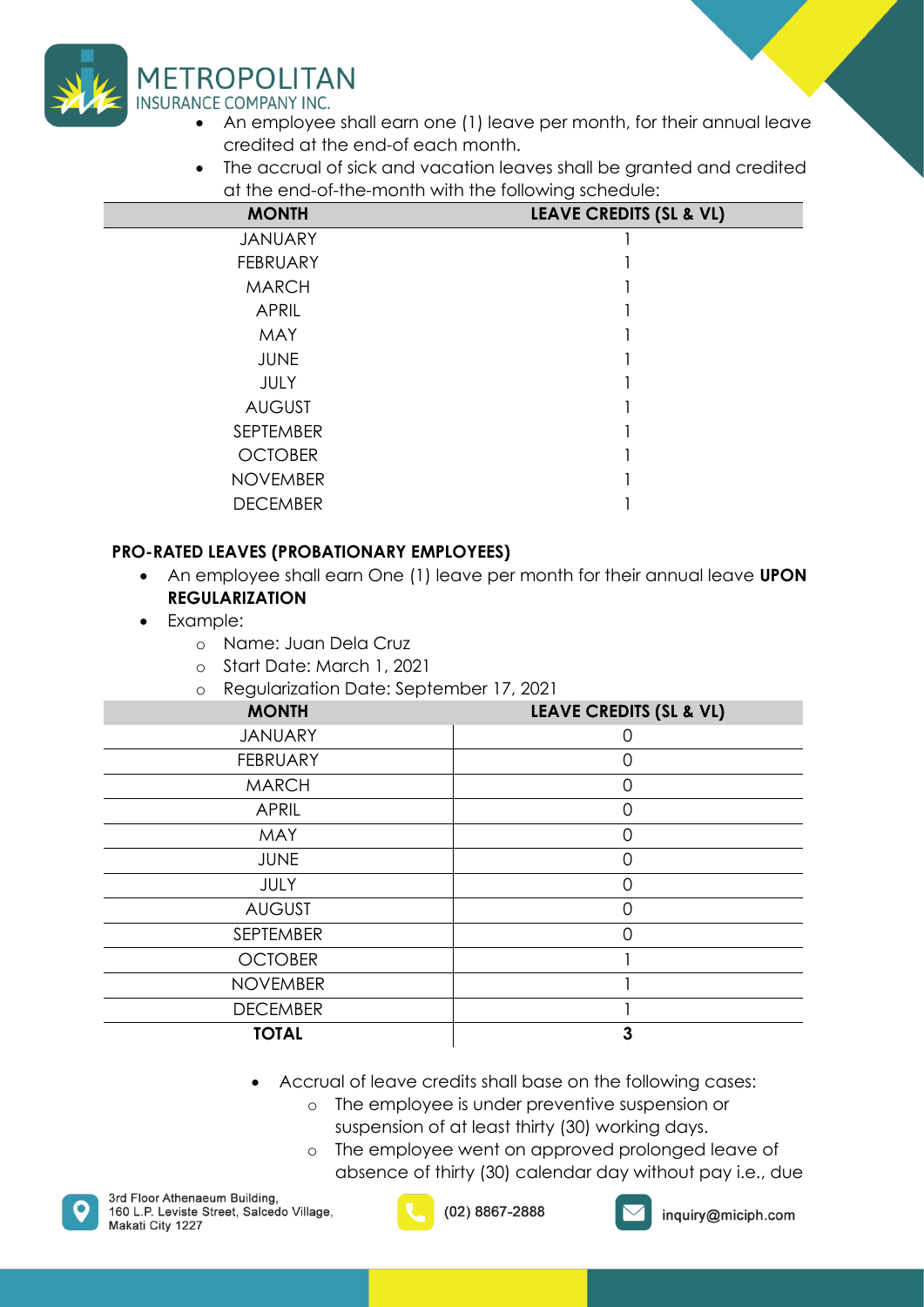

to career development i.e. review for a board examination, an illness, or other important and serious manner.

## **REQUISITES FOR FILING AND APPROVAL OF LEAVES**

### **For Leave Applications**

## • **For Sick Leave Applications**

- o An employee should immediately inform their superior or the Human Resources & Admin Department, through any means of communications of their inability to report for work four (4) hours before the start of their shift on the 1st day and succeeding days of their absence.
- o The employee shall file their leave application form for sick leave together with the necessary document/s if required, upon return to work.
- o An employee shall be required to submit a Medical Certificate together with their leave application form for sick leave of at least three (3) working days.
- o A fit-to-work certificate shall be required on the following cases:
	- When an employee underwent hospital confinement or operation/surgery
	- When an employee suffered from a contagious or communicable disease.
- o A Leave Application without the required documents and not filed within the prescribed period shall be basis for disapproval, valid ground for the leave to be treaty without pay, and a violation of this policy.

### **PENALTIES FOR NON COMPLIANCE**

- Unapproved and/or unfiled leave within the prescribed period shall be considered leave without pay, absence without notice, or absence without official leave (AWOL)
- Application for sick leave without the necessary documents required shall be considered leave without pay.
- Consequently, absences without notice or AWOL shall be subjected to salary deduction and disciplinary action based on the Company Code of Conduct.

|                | Absence witho |
|----------------|---------------|
| First Offense  | W             |
| Second Offense | $\mathcal{B}$ |
| Third Offense  |               |
| Fourth Offense | 30            |
| Fifth Offense  | Di            |
|                |               |

## **Absolut Notice**

'ritten Reprimand to 6 days suspension to 15 days suspension **Days Suspension** ismissal



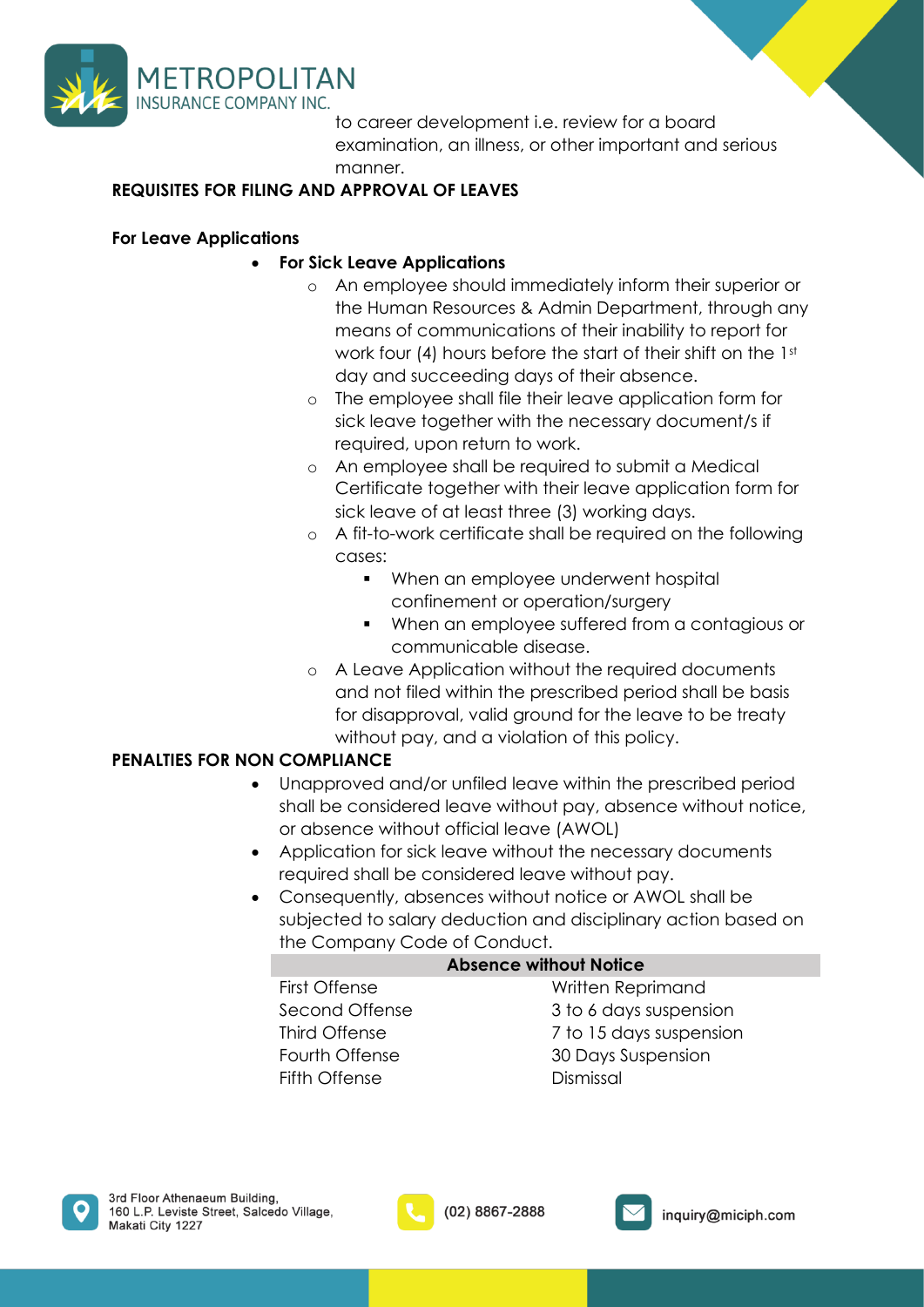



## **RESIGNATION**

## **Resignation and Exit Process**

### **Notice of Resignation**

A staff employee who desires to voluntarily resign from the company should submit a written notice to their supervisors generally 1 month (30 working days) in advance of the intended resignation date.

### **Resignation Letter**

A written resignation is a formal notice to your department and the company that you are ending your employment. This letter should specify your last day of work and reason of resignation.

### **Clearance/Return of Company Property**

Arranges should be made with the appropriate departments to return all company property such as laptop, mouse, locker, documents, etc. All company property must be turn in by the employee's last day of employment.

### **Exit Interview**

Human Resources Department may schedule an exit interview with exiting employee upon finishing their clearance. This discussion allows an employee to discuss last pay, benefits, and your reasons for leaving the company, your opinions of work conditions, and your relationships with supervisors.

### **BENEFITS YOU MAY RECEIVE UPON RESIGNATION**

### **Last Pay**

Is the totality of all payment due to an employee who retires, resigns, or terminated due to just or authorized causes. It consists of the unpaid salaries, benefits, bonuses, if any.

In other words, these are things that the employee has already earned but have yet to receive.

## **What is it composed of?**

### **Salary**

This is the salary which has accrued after the last payroll period (30 working days turn over):

### **Prorated 13th Month Pay**

This amount is equal to the fraction of employee's 13<sup>th</sup> month pay based on the number of months rendered if employee left the company before the year ends.<br>3rd Floor Athenaeum Building,



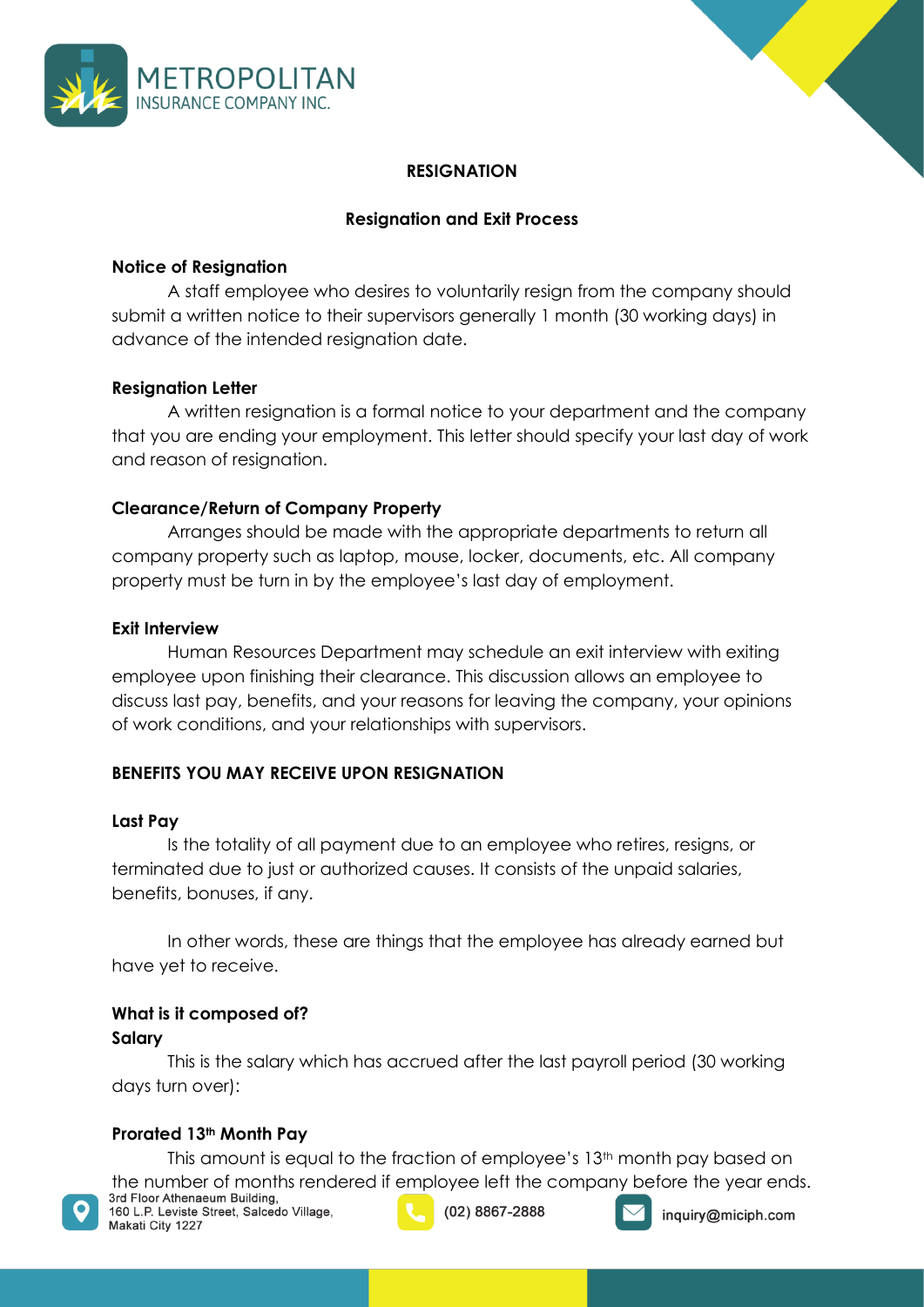

### **Tax Refund**

Check with accounting if there are excess tax amounts withheld at the time of leaving.

### **Back Pay/Final Pay**

Is made up of different things, many of which part of the benefits mandated by the Philippines' labor law. However, it's up to the company if they want to give out final pay. There's no such law that says companies are required to pay for outgoing employees.

These things make up an employee's final pay upon resignation:

### **1. Prorated 13th month pay**

a. This amount is equal to the fraction of employees'  $13<sup>th</sup>$  month pay based on the number of the months rendered if employee left the company before the year ends.

### **2. Prorated Last Salary**

a. This is the withheld amount equal to employee's last salary

### **3. Tax Refund**

a. Employee will receive a refund on their tax payments if the taxes due is less than the sum of the withheld taxes

### **4. Company Liabilities and Deductions**

a. Company will levy a part of employee's final pay to cover unpaid liabilities such as loans or damages.

### **When should an Employee expect their back pay/last pay/separation pay?**

It usually takes about 30-60 business days after the employee's last day of work for the company to release the final pay. Here are some possible causes of delay:

- 1. Signatories are still incomplete
- 2. Employee haven't finished their exit clearance yet.
- 3. The company is holding it off since there is no provision in the labor code regarding the release of final pays.

### **What else should the employee receive upon resignation?**

- It's a must for the company to hand over to their employee the Certificate of Employment, BIR Form 2316 (Certificate of Compensation Payment / Tax Withheld), and a release waiver and quitclaim for the employee to sign upon receipt of the final pay.
- Release waiver for Loans

### **Is the employee also entitled to Separation Pay?**





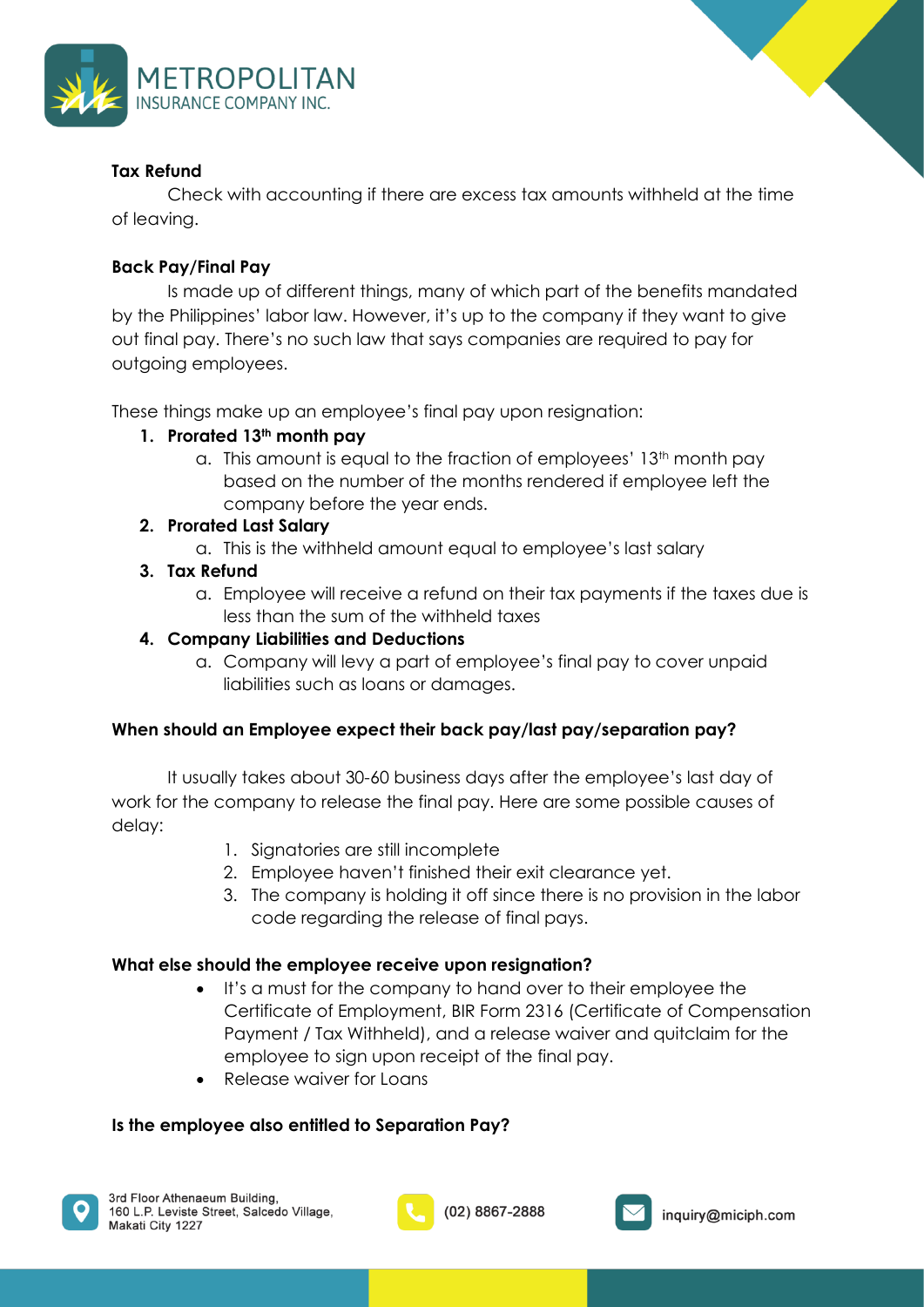

Separation pay is only given to employee whose services are forcibly terminated. Some reason behind this includes closure of business, retrenchment, and reduction of personnel.

## **Compensation and Benefits**

## **Request for Certification**

### **Objective**

To describe the procedure to be followed by employees when requesting for any certification from the Company.

Types of Certificates that can be requested and processed:

- 1. Certificate of Employment
- 2. Certificate of Employment with Compensation
- 3. PhilHealth Contribution
- 4. Latest One (1) year SSS Premium Contribution
- 5. SSS Salary & Calamity Loan Amortization
- 6. SSS Stock Investment Loan Amortization
- 7. Latest Monthly Pag-Ibig Premium Contribution
- 8. Pag-Ibig Monthly Premium Contribution
- 9. Pag-Ibig Multi-Purpose Loan Monthly Amortization

Email request may be entertained provided that basic information is indicated i.e., purpose, with or without salary, etc.

Employee can send their request to [hrad@miciph.com](mailto:hrad@miciph.com)

## **DRESS CODE**

### **Policy Elements**

These dress codes always apply:

- 1. All employees must be clean and well-groomed. Grooming styles dictated by religion and ethnicity aren't restricted.
- 2. All clothes must be work-appropriate. Clothes that are typical in workouts and outdoors activities aren't allowed.
- 3. All clothes must project professionalism. Clothes that are too revealing or inappropriate aren't allowed.
- 4. All clothes must be clean and in good shape. Discernible rips, tears, or holes aren't allowed.
- 5. Employees must avoid clothes with stamps that are offensive or inappropriate.
- 6. Employees must ALWAYS WEAR THEIR IDs.



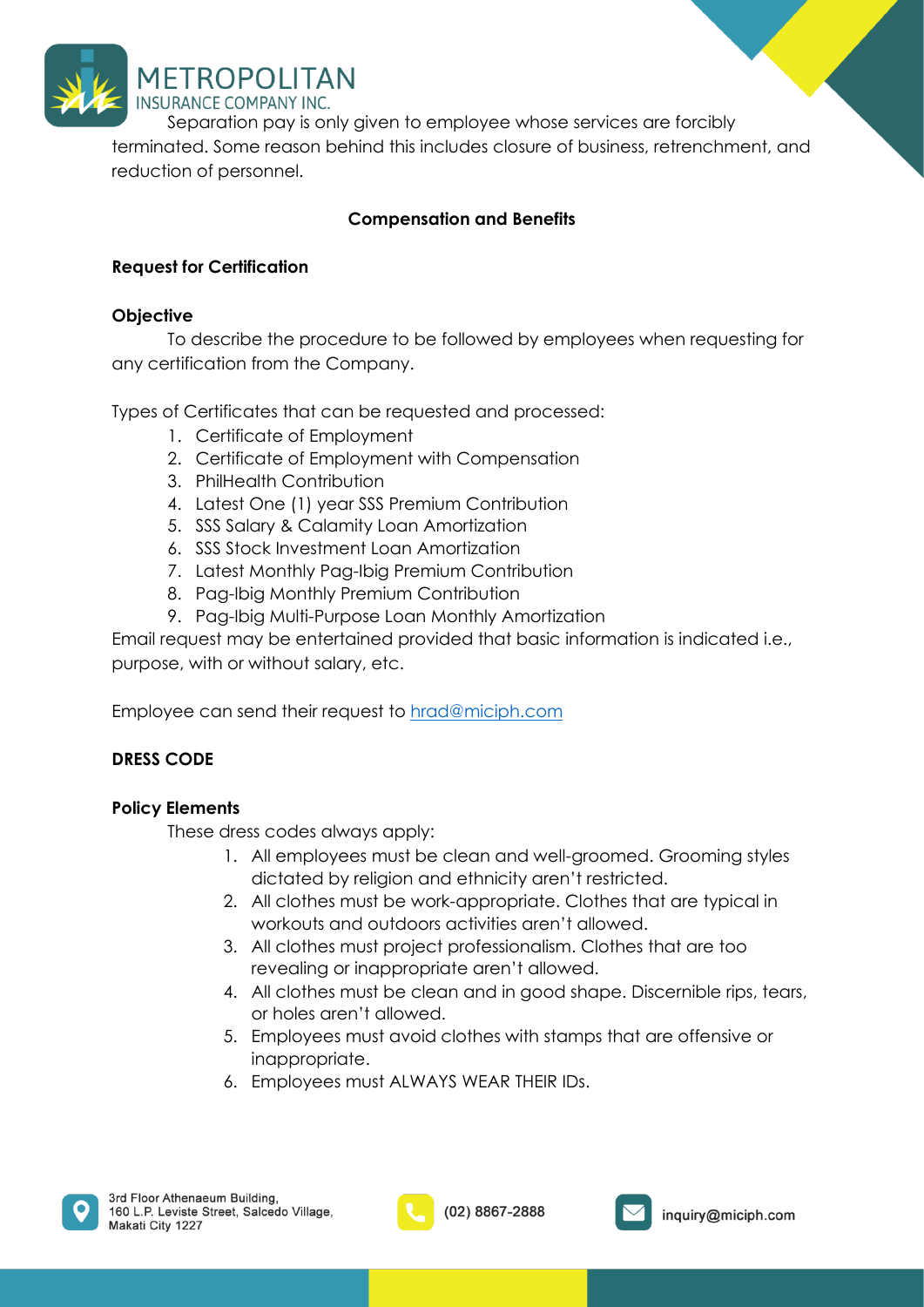

| <b>Dos</b>                                                                                    | <b>DON'Ts</b>                                                     |
|-----------------------------------------------------------------------------------------------|-------------------------------------------------------------------|
| Polo Shirts                                                                                   | Skimpy and sexy clothes (sleeveless, low-<br>cut blouse, midriff) |
| T-shirt without offensive logos or words<br>but must wear a jacket or sweater on<br>top of it | Shorts                                                            |
| Button-down shirt                                                                             | Tattered Pants                                                    |
| Pants (Jeans, Khakis, Trousers)<br>Smart Casual – Semi formal dress<br>Closed Shoes           | Flip-flops                                                        |

### **PERFORMANCE MANAGEMENT**

Key Result Area/Key Performance Indicators Targets

- Goal Setting and Performance Planning
- Probationary/Annual Performance
	- a. For probationary employees
		- i. First Appraisal 3rd month
		- ii. Second Appraisal Middle of  $4<sup>th</sup>$  month / Early part of  $5<sup>th</sup>$  month
	- b. For Regular employees
		- i. Every Six (6) months.

For promotions, Transfer, and Upgrades

A performance appraisal shall be conducted prior to effecting and permanent change in the employee's status.





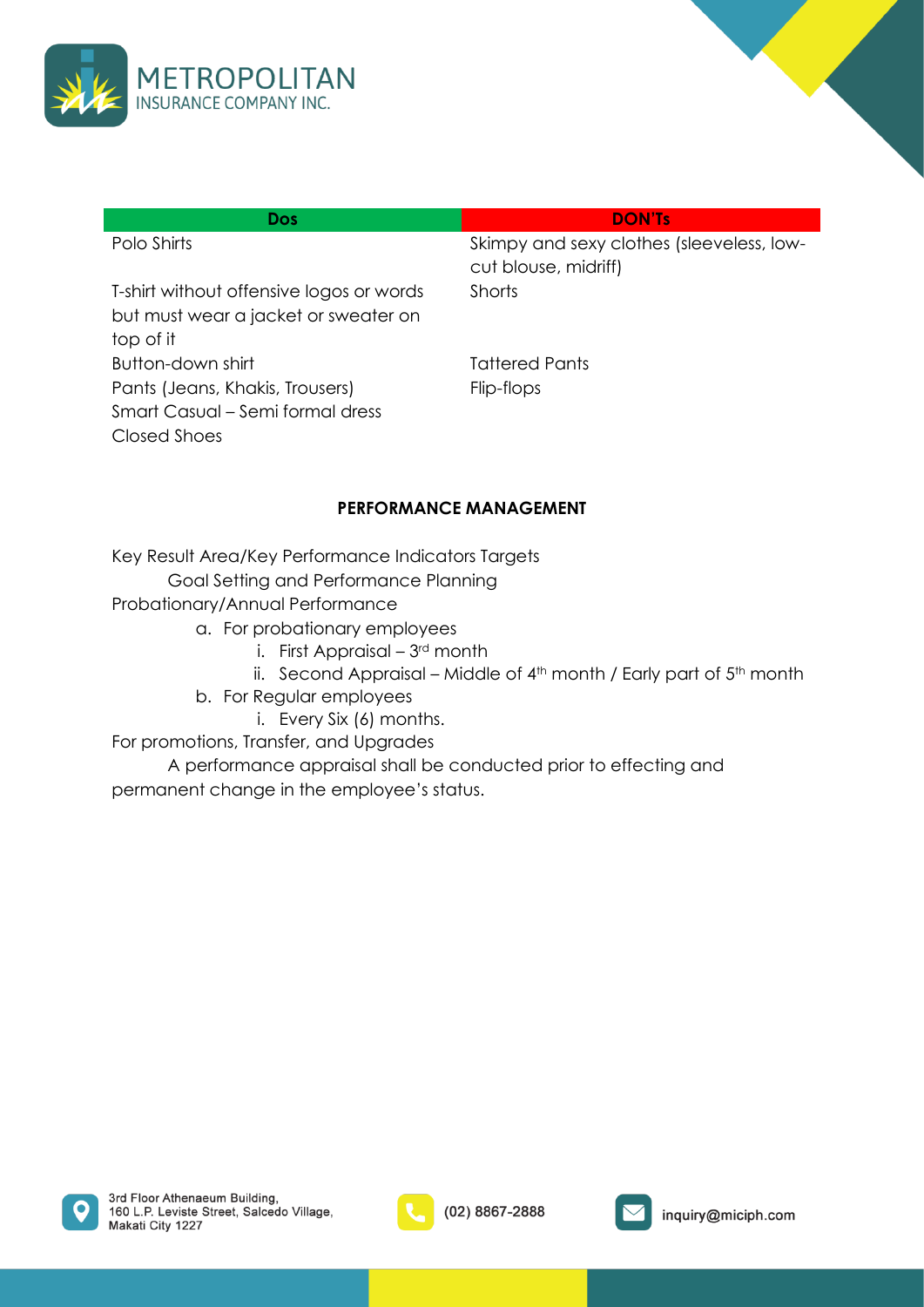



<span id="page-12-0"></span>Metropolitan Insurance Company Inc. (the "Corporation") is committed to achieving and maintaining the highest standards of openness, probity, and accountability. Employees at all levels are expected to conduct themselves with integrity, impartiality, and honesty. It is every employee's responsibility and in all interest of the Corporation to ensure that any inappropriate behavior that compromise the interest of the shareholders, investors, customers, and the wider public does not occur. It is also critical to maintain a good corporate image and raise the standard of corporate governance of the Corporation. To this end, the Corporation has devised a whistleblowing policy (the "Policy").

## **PURPOSE**

The purpose of formulating the Policy is to increase the awareness of maintaining internal corporate justice and regard this as a kind of internal control mechanism. It provides the employees of the Corporation with reporting channels and guidance on whistleblowing.

The term "whistleblowing" refers to a situation where an employee decides to report serious concerns about any suspected misconduct, malpractice, fraud, or irregularity which he has become aware of or genuinely suspects that the Corporation has been or may become involved in. This Policy is designed to encourage employees to raise serious concerns internally, in a responsible and effective manner, rather than overlooking a problem or blowing the whistle outside. The content of this Policy is applicable to all employees of the Corporation and its subsidiaries in Philippines or outside Philippines.

### **POLICY**

This Policy is intended to assist individual employees (permanent or temporary employees) to disclose information relevant to suspected misconduct, malpractice, or irregularity through a confidential reporting channel. It is not designed to further any personal disputes, question financial or business decisions taken by the Corporation, nor should it be used to reconsider any staff matters which have been addressed under the grievance procedure already in place. Whistleblowing matters may include but are not confined to:

- 1. Malpractice, impropriety, or fraud relating to internal controls, accounting, auditing, and financial matters
- 2. Violation of the rules and regulations of the Corporation or the Code of Business Conduct and Ethics of the Corporation



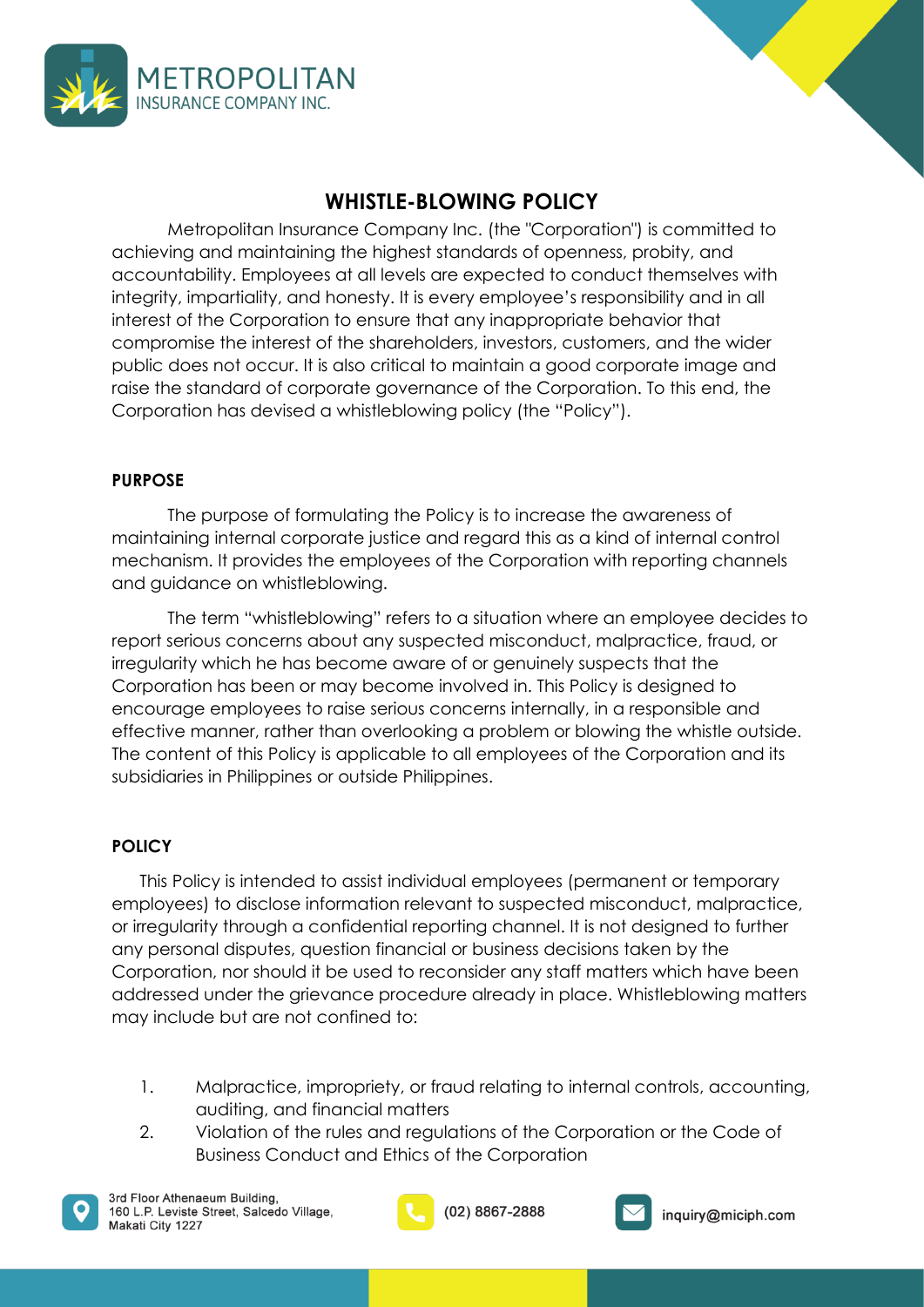

- 3. Improper conduct or unethical behavior likely to prejudice the standing of the Corporation
- 4. Breach of legal or regulatory requirements
- 5. Criminal offences, breach of civil law and miscarriage of justice
- 6. Endangerment of the health and safety of an individual
- 7. Damage caused to the environment
- 8. Deliberate concealment of any of the above

## **PROTECTION AND CONFIDENTIALITY**

It is the Corporation's policy to make every effort treating all disclosures in a confidential and sensitive manner after employee reports concern about any of the above matters. The identity of the individual employee making genuine and appropriate allegation under this Policy are assured of fair treatment. In addition, employees are also assured of protection against unfair dismissal, victimization, or unwarranted disciplinary action, even if the concerns raised turned out to be unsubstantiated.

Corporation reserves the right to take appropriate actions against anyone who initiates or threatens to initiate retaliation against those who have raised concerns under this Policy. Employees who initiate or threaten retaliation will be subject to disciplinary actions, which may include summary dismissal. Management will support all employees and encourage them to raise concerns without fear of reprisals.

## **PROCEDURE**

## **1. Reporting Channel for the Corporation**

Employee who has a legitimate malpractice concern can raise the matter directly with the officer of the Regulatory Department The officer will review the complaint and decide how the investigation should proceed. Depending on the circumstances, the Legal and Regulatory Compliance Department may consider nominating an appropriate investigating officer or set up a special committee to investigate the matter independently.

## **2. Reporting Format and Supporting Documentation**

Disclosures can be made in writing or by using the standard form (Whistleblower Report Form) attached to this Policy. While the Corporation does not expect the employee to have absolute proof or evidence of the misconducts, malpractices or irregularities reported, the report should show reasons for the concerns and full disclosure of any relevant details and supporting documentation.

The disclosure should be sent to the Director of the Regulatory and Compliance Department at 160 L.P. Leviste St. Salcedo, Makati City in a sealed envelope clearly marked "Strictly Private and Confidential – to be opened by Addressee Only" to ensure confidentiality, or through sending emails to DPO@miciph.com. Employees should ensure all the attachments to the emails should have passwords to ensure confidentiality. Employees are required to put their name to any disclosures they make. Anonymous complaints are usually not

CONSIdered.<br>3rd Floor Athenaeum Building, 160 L.P. Leviste Street, Salcedo Village, Makati City 1227



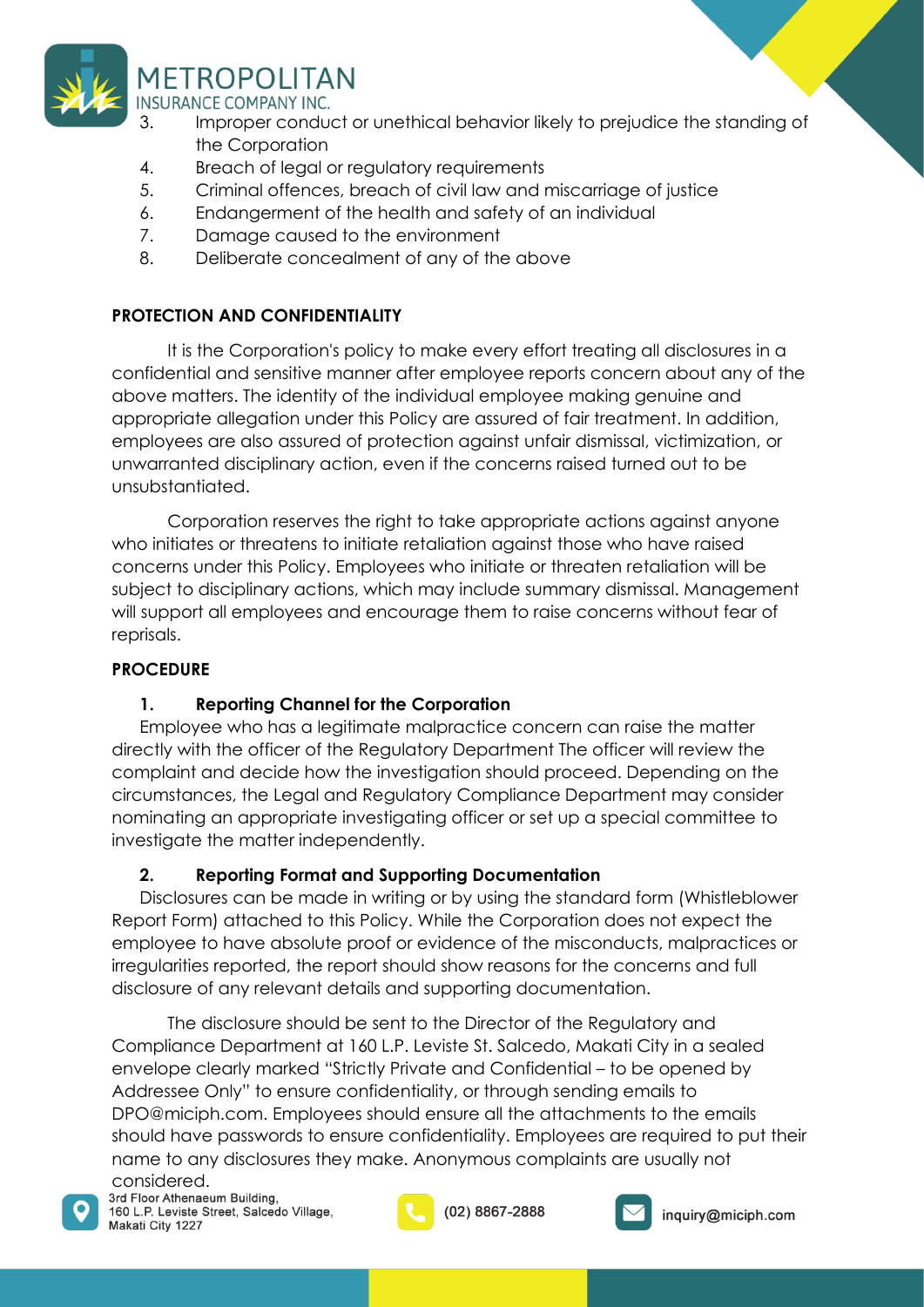

The Company will hold it a serious disciplinary offence for any person who seeks to prevent a communication of malpractice concerned reaching to the designated person, or to impede any investigation which he or anyone on his behalf may make.

## **3. Investigation Procedure**

The format and length of an investigation will vary depending upon the nature and particular circumstances of each complaint made. The matters raised may:

- i. be investigated internally.
- ii. be referred to the External Auditor; and/or
- iii. form the subject of an independent inquiry

Director of the Regulatory Department or the person designated to investigate the complaint will write to the complainant whenever reasonably practicable of the concern being received:

- i. acknowledging that the concern has been received.
- ii. advising whether the matter is to be investigated further and if so what the nature of the investigation will be.
	- i. giving an estimate of how long the investigation will take to provide a final response telling the complainant whether any initial inquiries have been made, and whether further investigation will take place, and if not, why not.

## **FALSE REPORTS**

If an employee makes a false report maliciously, with an ulterior motive, or for personal gain, the Corporation reserves the right to take appropriate actions against the employee to recover any loss or damage because of the false report. In particular, the employee may face disciplinary action, including dismissal, where appropriate.

### **ANONYMOUS REPORTS**

As the Corporation takes reporting of misconducts, malpractices, and irregularities seriously and wants to conduct warranted investigations of both potential and actual violations, it is preferred that these reports are not made anonymously. However, it is recognized that for any number of reasons, employees may not feel comfortable reporting potential violations directly to the Director of the Legal and Regulatory Affairs. In these cases, anonymous reports may be submitted to the HR Department.

### **RECORD RETENTION**

Records shall be kept for all reported misconducts, malpractices, and irregularities by the relevant parties in the Corporation. In the event a reported irregularity leads to an investigation, the party responsible for





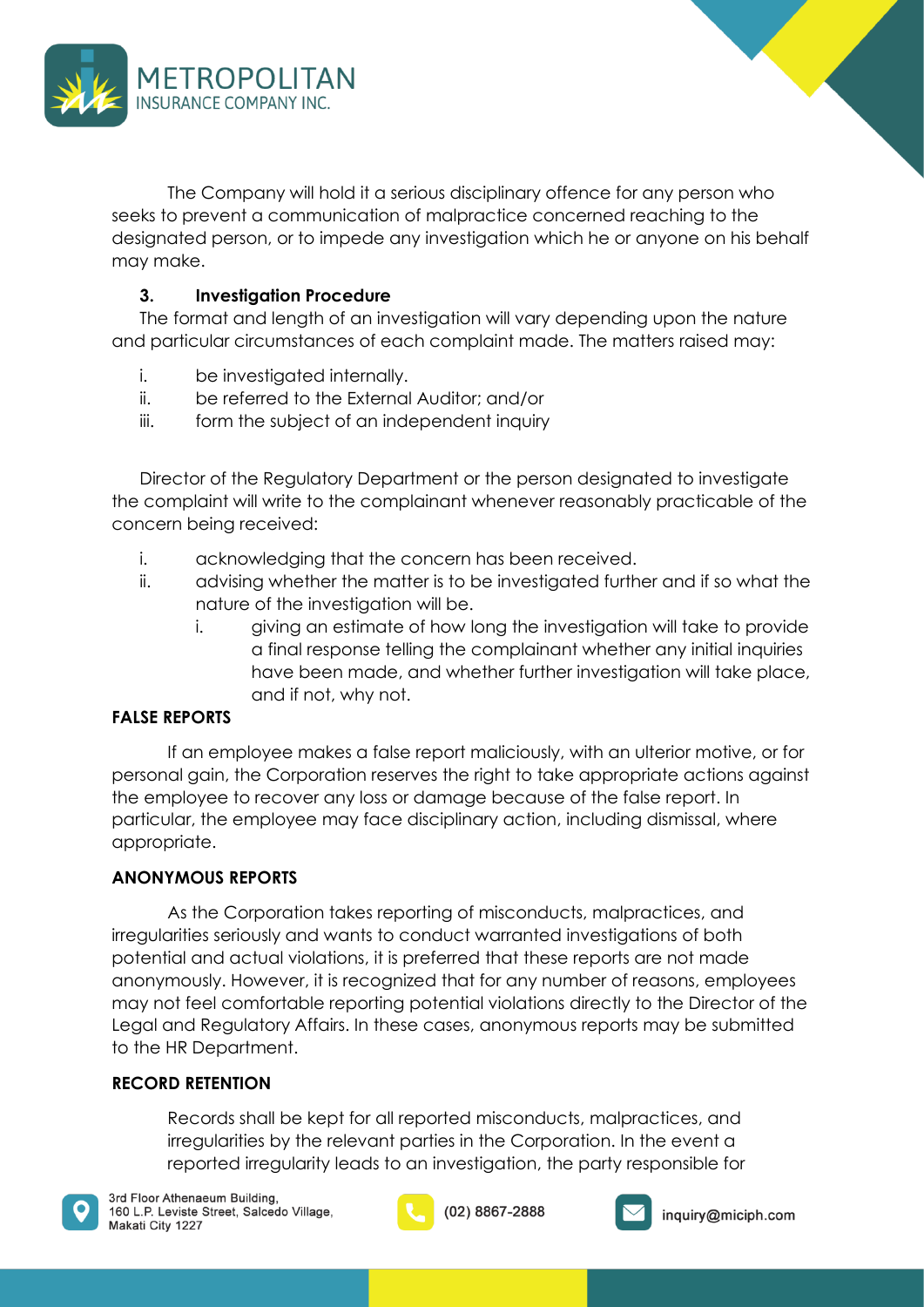

leading/conducting the investigation shall ensure that all relevant information relating to the case is retained, including details of corrective action taken for a period not exceeding six years (or whatever other period may be specified by any relevant legislation).

## **APPROVAL, IMPLEMENTATION AND REVIEW OF POLICY**

This policy has been approved and adopted by the Board of the Corporation. The Legal and Regulatory Compliance Department has the overall responsibility for implementation, monitoring, and periodic review of this Policy. In addition, the Audit Committee has delegated the day-to-day responsibility for administration of the Policy to the Director of Regulatory Affairs.





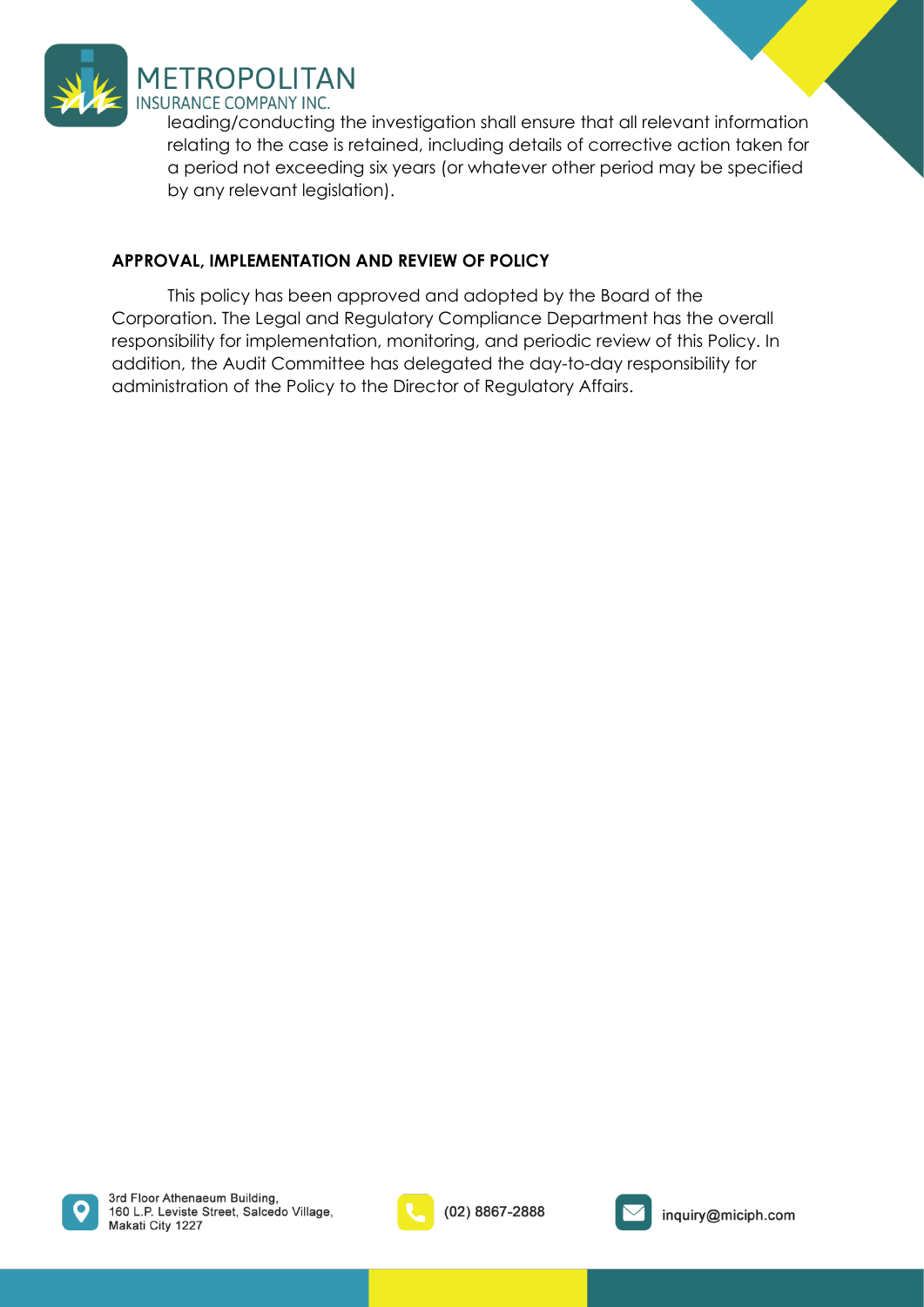



## **WHISTLEBLOWER REPORT FORM**

<span id="page-16-0"></span>Metropolitan Insurance Company Inc. ("Corporation") is committed to achieving and maintaining highest possible standards of openness, probity, and accountability. In line with that commitment, the Corporation encourages employees of to raise concerns and report in confidence, about misconducts, malpractices or irregularities in any matters related to the Corporation.

The Whistleblowing Policy has been established to encourage and assist Whistleblowers to disclose information relevant to the misconducts, malpractices, or irregularities through a confidential reporting channel (to the extent possible). The Corporation will handle this report with care and will treat the Whistleblower's concerns fairly and properly.

If you wish to make a written report, please use the report form below. Once completed, this report becomes confidential. You may send the report, marked "Strictly Private and Confidential – to be opened by Addressee Only" and addressed to the Director of the Legal and Regulatory Affairs, by post to the relevant address below or by email to "dpo@miciph.com."

**To:** Metropolitan Insurance Company Inc.

3rf Floor, The Athenaeum Building, L.P Leviste St., Salcedo, Makati City, 0721 **Philippines** 

**From:** Your Name/Contact Telephone Number and Email

We encourage you to provide your name with this report. Concerns expressed anonymously are much less powerful, but they will be considered as far as practicable.

Name: Address: Tel No: Email: Date: The names of those involved (if known): Details of concerns:

Please provide full details of your concerns: Names, dates and places and the reasons for the concerns (continue separate sheet if necessary) together with any supporting evidence/documents.





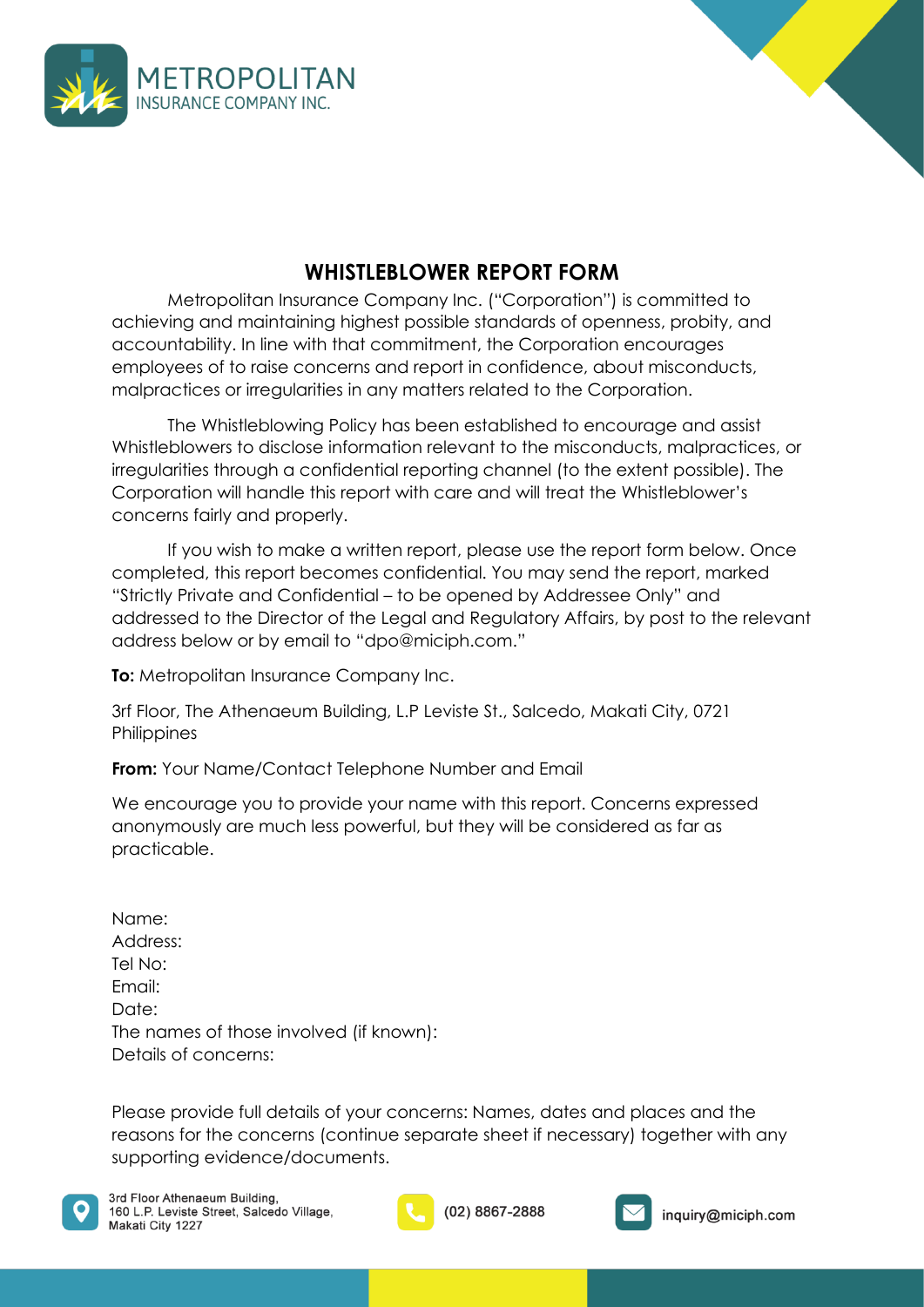



## **CORPORATE SOCIAL RESPONSIBILITY**

## <span id="page-17-0"></span>**General Principle**

- 1. **Compliance with International Commitments** relating to Social Responsibility, subscribed to by Metropolitan Insurance Company, Inc. MICI voluntarily adheres to the UN Global Compact, to the United Nations Environment Program Financial Initiative (UNEPFI) and the Principles for Sustainable Insurance, promoted by this initiative. The voluntary adherence of any country or region to this type of international initiative has an impact on MICI's reputation and entails compliance with the commitments assumed; it must therefore be authorized by the Corporate CSR Committee before its approved by the entity's competent governing bodies.
- 2. **Compliance with current national and international laws and regulations** in all countries that the Group operates in, adopting complementary international rules and guidelines such as those established by the OECD and International Labor Organization (ILO) agreements, wherever there is not a sufficient or appropriate legal framework.
- 3. **Maintaining corporate governance practices based on ethics, business transparency and diversity**: respecting the rules of the free market and free competition and rejecting any illegal or fraudulent practice contrary to the rules of good governance, to MICI corporate policies and rules and to the guidelines of the Code of Ethics and Conduct, to accrue business benefits.

MICI has internal mechanisms for preventing, monitoring, reporting, and penalizing any practice described in the paragraph above that occurs within the Group.

4. **Communication and dialog with all stakeholders, based on transparency, truth and commitment**, as fundamental pillars for building stable relationships that generate trust.

MICI needs the involvement of its stakeholders, especially those defined in its mission, to achieve its business and social goals and, therefore, it has established specific channels for communication and dialog that also facilitate the company in learning about their needs and expectations.

MICI undertakes to continuously review and adapt these channels, applying new technologies so that they are appropriate and efficient.



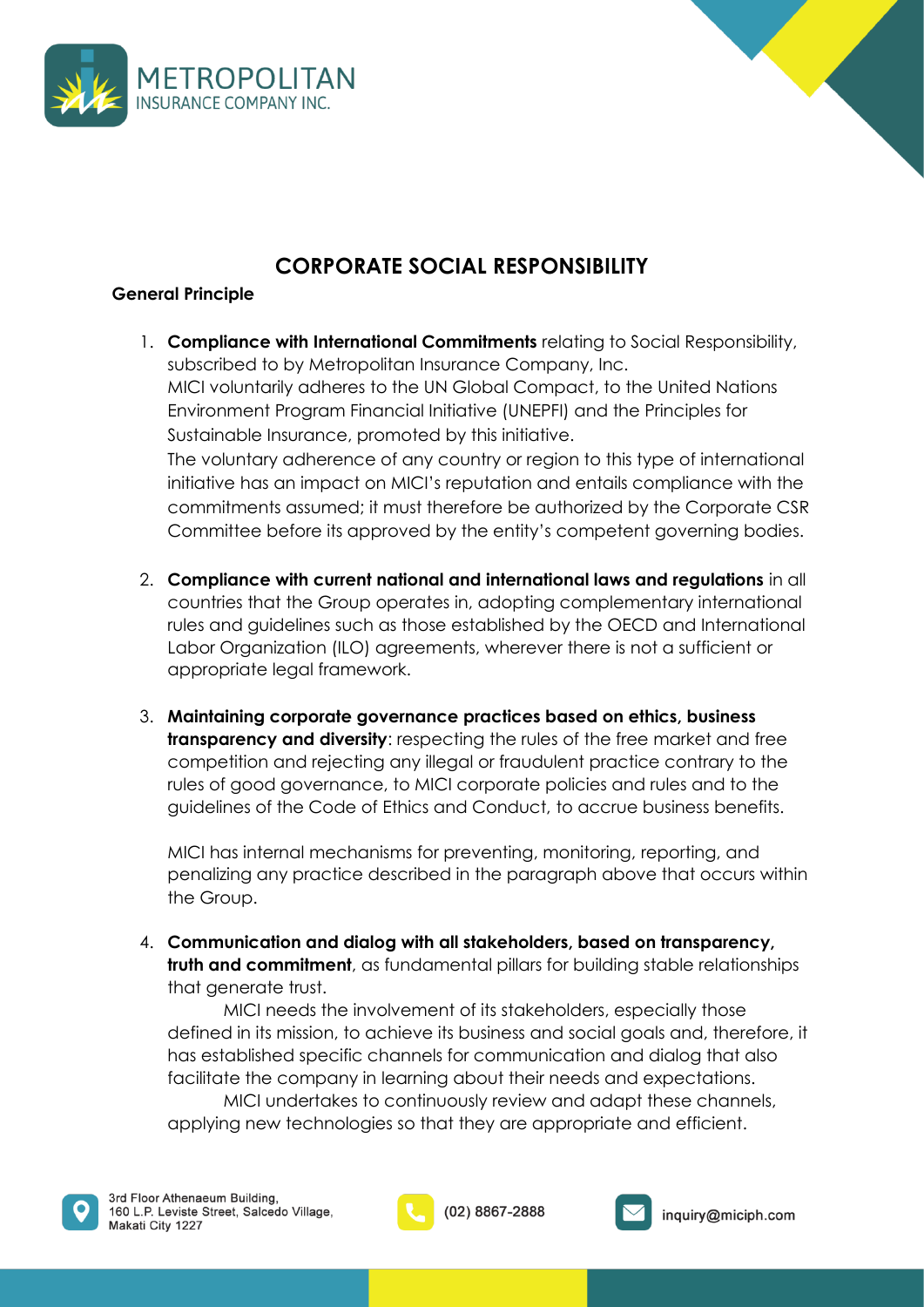

Furthermore, MICI has available processes for identifying those matters considered material or relevant to the development of its business activity and for its stakeholders. This material process is structured as a complement to the dialog channels.

- 5. **Commitment to transparency, as a way of conveying and generating trust and credibility among our stakeholders**. This involves:
	- a. Disseminating relevant and truthful information regarding the Group's performance and activities, complying with any legal requirements that may exist regarding public information.
	- b. Compiling and publishing financial and non-financial information using some of the internationally accepted methods in the latter case and subjecting it to the internal and external verification processes considered suitable that guarantee its reliability and provide an incentive for continual improvement.
- 6. **Commitment to Human Rights. MICI's** adherence to the United Nations Global Compact and its 10 principles directly commits us to the respect, defense and protection of Human Rights, contained in the International Bill of Human Rights, the Conventions of the International Labor Organization (ILO), and the Declaration on Fundamental Principles and Rights at Work.

Therefore, in the Human Rights field, MICI undertakes to:

- 1. Avoid practices that are discriminatory or damage people's dignity:
	- o Striving for a decent, safe and healthy working environment, adopting rules and procedures in the area of occupational health and prevention of occupational risks, avoiding any kind of discriminatory attitude, intimidation or violence, in any of their manifestations due to sex, race, creed, religion, age, disability, political beliefs, sexual disposition, nationality, citizenship, marital status or socioeconomic status.
	- o Rejecting child labor and forced or compulsory labor.
- 2. To respect its employees' freedom of union, association and group negotiation and respect the role and responsibilities that apply to the representation of workers in accordance with current legislation.
- 3. To provide decent employment:
	- o MICI pays its employees in a decent manner, adjusted to their skills, responsibilities, and duties. This payment is aligned with applicable legislation and with conditions in the market where it operates, which allows them to meet their basic needs and those of their families.
	- o MICI guarantees the right of its employees to a workday that respects their right to rest and that facilitates flexi-work





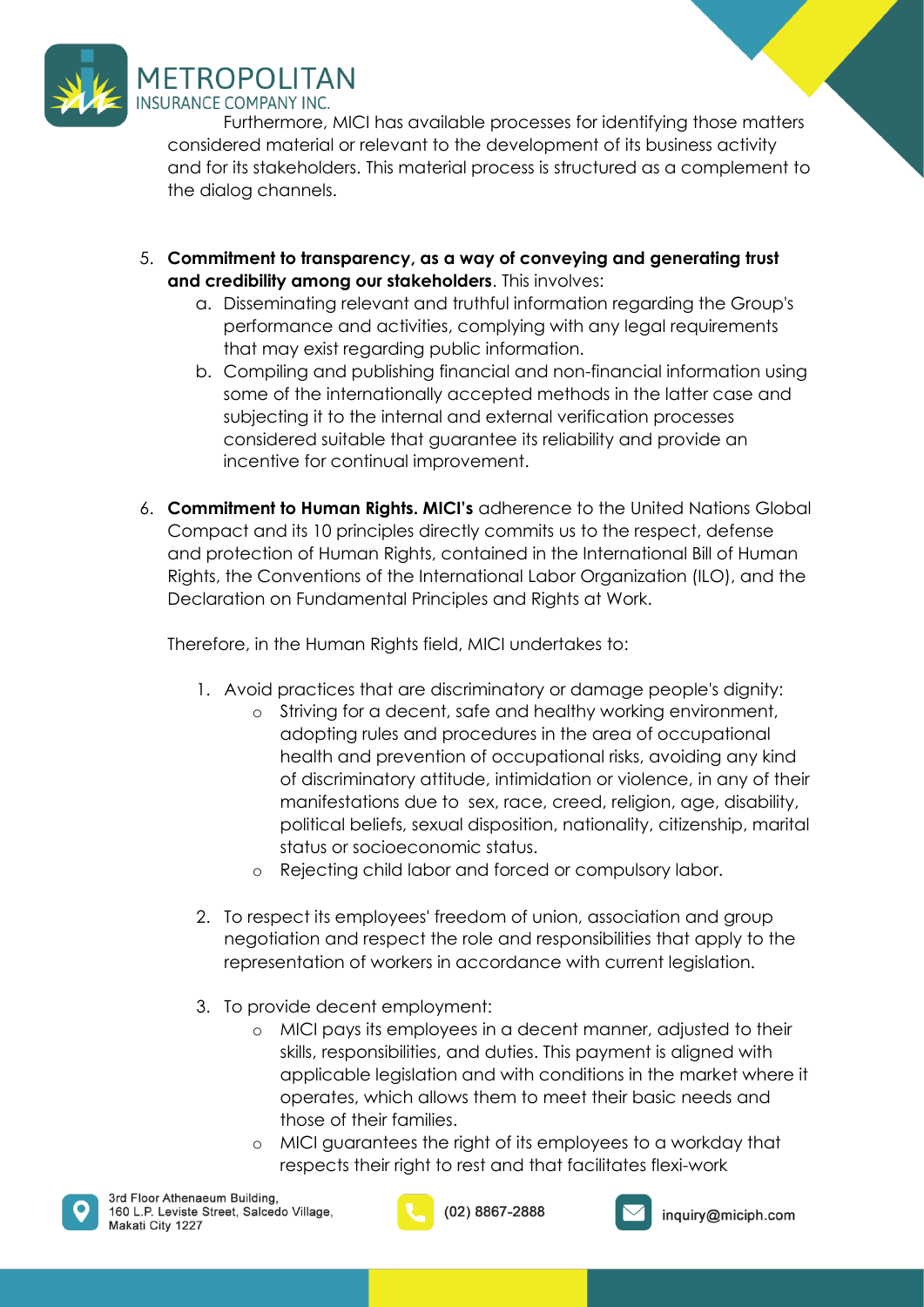

- practices, acknowledging employees' need to balance their work life with other interests and responsibilities.
- o MICI, likewise, guarantees people's right to personal data privacy.
- 4. To implement due diligence procedures to identify possible situations of greater risk in relation to human rights, and to develop mechanisms for preventing and mitigating these risks in its activities.

To facilitate compliance with these commitments, MICI will create a Guide to the Practical Application of Human Rights, which takes the following action areas into consideration: (a) internal, involving all company management and employees, (b) external, which involves stakeholders that are related to the company, especially suppliers and contractors.

The Guide will be based on the recommendations in the UN Guiding Principles on Business and Human Rights, the MICI Code of Ethics and Conduct, and corporate policies that are determined in the general and specific principles of this CSR Policy.

7. **Fiscal responsibility**. MICI, aware that the payment of taxes has a direct impact on the financial and social development of the countries it operates in, meets its tax obligations in accordance with the fiscal legislation that exists in those countries, paying the corresponding taxes in accordance with the profit generated in each territory.

In this regard, the following commitments are assumed:

- a. Decisions with tax implications are adopted using a reasonable interpretation of the regulation, considering the business reality that generates the business that is the object of tax.
- b. The existence of significant tax risks is mitigated, ensuring that the tax is in suitable relation to the business structure in each country, considering the activities performed, and the material and human resources employed in each activity.
- c. In those jurisdictions where there are collaborative relationship systems between taxpayers and tax authorities, MICI actively participates to reduce conflict in the interpretation and application of tax regulations.
- 8. **Conservation and promotion of the Environment.** MICI conducts its activity with a firm commitment to contribute to sustainability from an environmental perspective, materialized through the integration of the environment into the business, the promotion of environmental responsibility, preservation of biodiversity, prevention of pollution, efficient management of resources and adaptation and mitigation of climate change, in accordance with what is established in the Group's Environment Policy



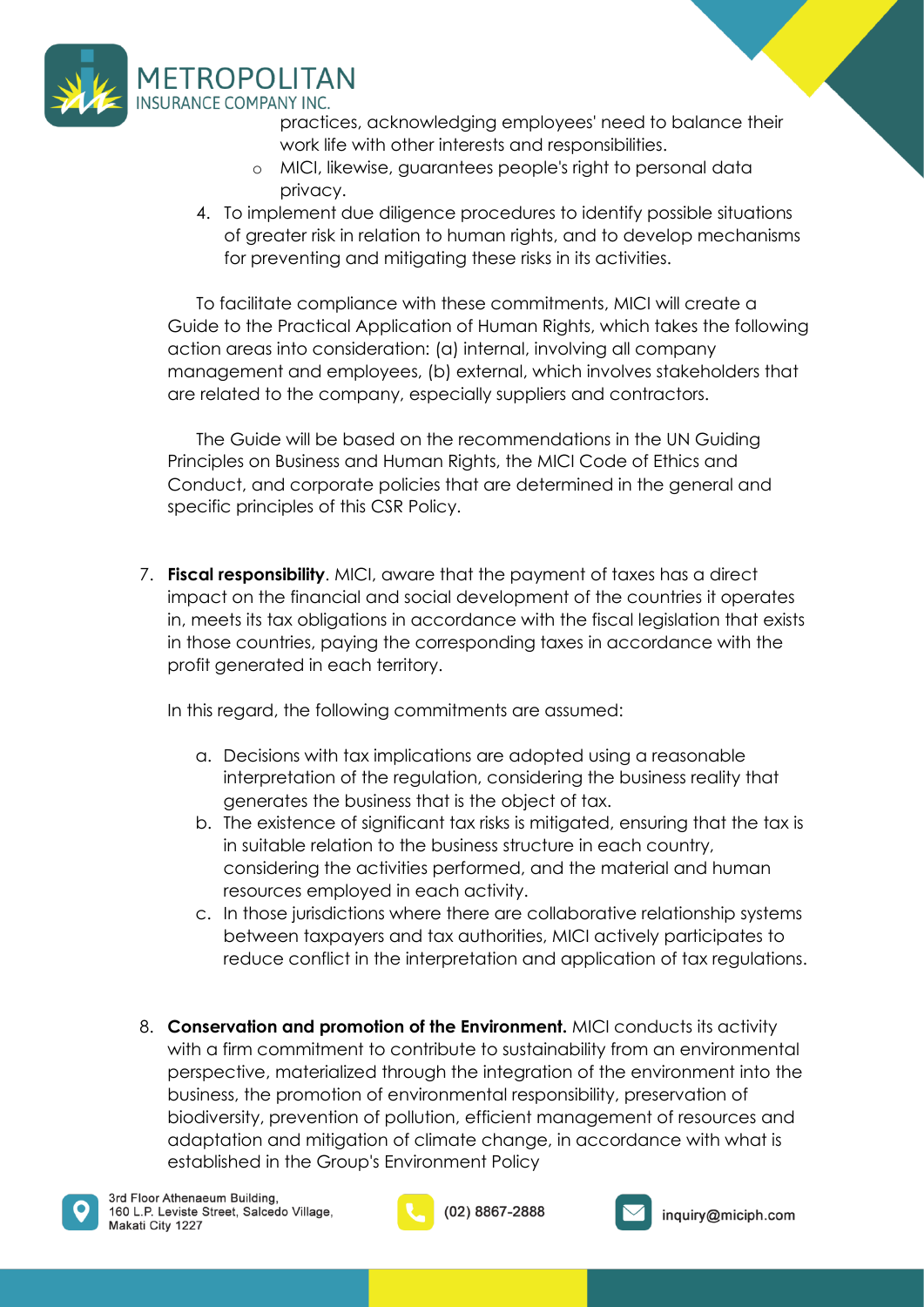

9. **Promotion of social responsibility**, with active participation in national and international reference forums and organizations that promote behavior and commitment aligned with the content of this CSR Policy.

## **SPECIFIC PRINCIPLE**

- 1. **Employees.** MICI has a Code of Ethics and Conduct that establishes the rules that must govern behavior and action among employees and in their relationships with third parties. Furthermore, it promotes a working environment based on an atmosphere of mutual trust and commitment, which involves:
	- a. Consolidating a culture of respect for people and behavior that is favorable and open to diversity faced with any of the Company's stakeholders.
	- b. Guaranteeing the right to effective equal opportunities and dealings with all workers, which allows them — without exception — to develop personally and professionally.
	- c. Avoiding any type of occupational discrimination in the areas of access to employment, promotion, professional classification, training, compensation, work/life balance and other working conditions.
	- d. Contributing to maintaining working environments that are free of harassment and behavior that is violent or offensive to people's rights and dignity, and guarantee that, if it occurs, there are appropriate procedures for dealing with the problem and correcting it.
	- e. Achieving an optimal level of occupational security and achieving a working environment that allows MICI professionals to carry out their work in the best physical and psychical conditions and conditions of well-being.
	- f. Promoting the establishment of payment conditions that guarantee a decent salary, acknowledging the effort and contribution of employees to the company profit.
- 2. **Clients and insured parties**. They are the basis of the business, including the potential client and, therefore, MICI assumes the following commitments:
	- a. Providing honest assessment and full information regarding the characteristics and qualities of MICI products and services.
	- b. Providing an accessible and quality service within the agreed time frame, tracking the client experience, using surveys to measure their satisfaction and other methods and systems that facilitate continual active listening to the client in all the processes and operations where the latter relates to the company.
	- c. Maintaining due confidentiality in processing their data.
	- d. Managing and resolving their claims in the shortest time possible.
	- e. Maintaining appropriate and efficient channels of communication using the most appropriate means.



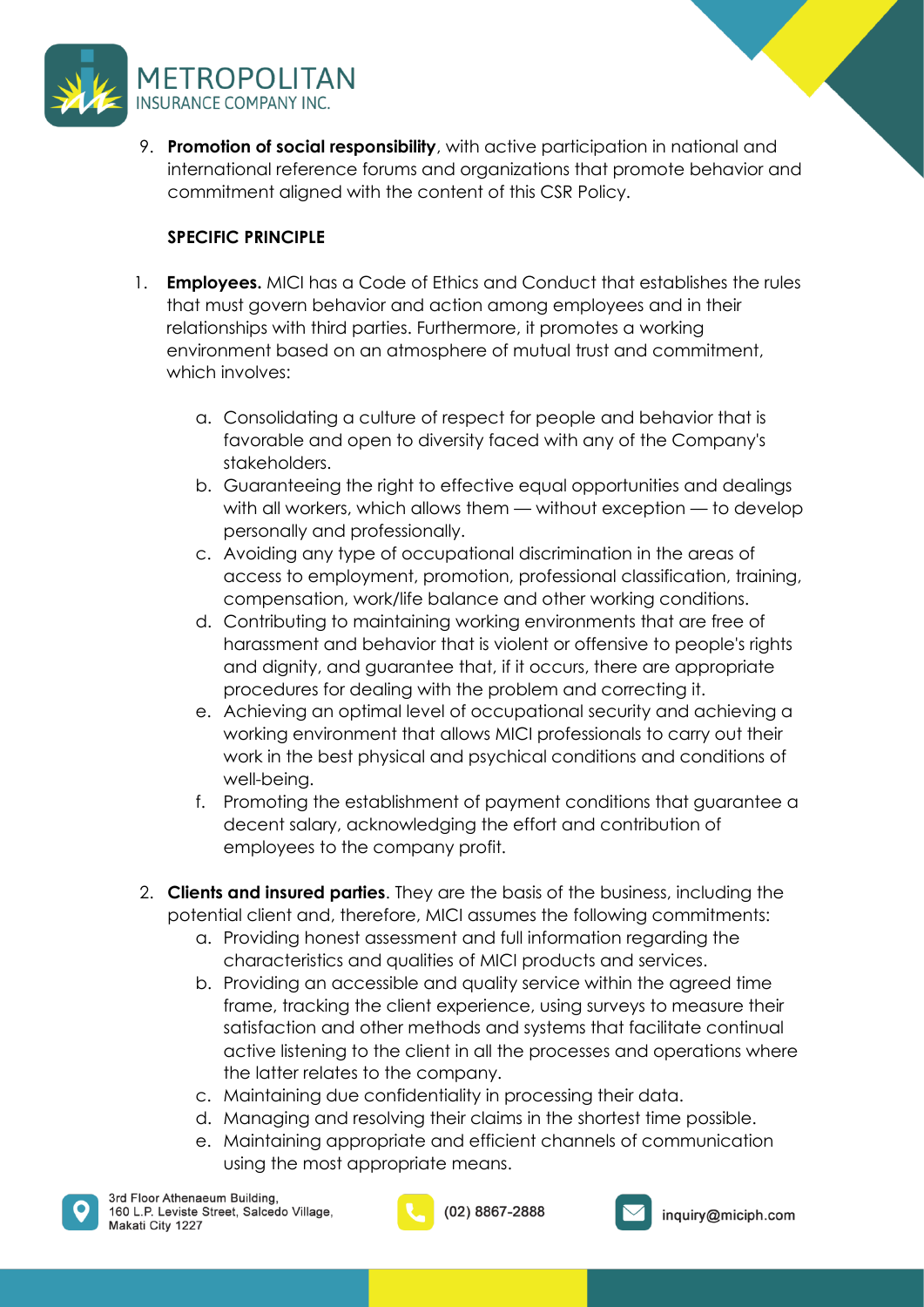

- f. Continually innovating so as to provide added-value services and products, facilitating and promoting access to insurance for the greatest number of groups.
- g. Respecting and complying with the rules that regulate communications and marketing activities and assuming the voluntary codes that lend transparency and truth to these actions.
- 3. **Suppliers**. MICI has a supplier relationship and management model that attempts to ensure a socially responsible and ethical process in its action with all the participants in the value chain. This involves:
	- a. Adopting responsible practices that generate mutual value, in addition to focusing on efficiency and the quality of products and/or services provided by MICI suppliers.
	- b. Ensuring that the value chain complies with MICI's values and principles, with the Code of Ethics and Conduct and the principles established in this policy
- 4. **Distributors/brokers.** MICI distributes its products and services using a broad network of brokers and collaborating entities and therefore assumes the following commitments:
	- a. Maintaining permanent dialog using the specific platforms and commercial structures created for this purpose.
	- b. Ensuring selection and payment processes that allow professional responsibilities and skills to be valued, along with other aspects of interest that ensure the quality of the service provided.
	- c. Implementing a training model adapted to the needs of each distributor, paying special attention to training focused on compliance with MICI values and strategy and the CSR Policy
- 5. **Shareholders**. MICI considers that its relationship with shareholders and investors, besides being based on trust, must have the goal of creating sustainable value, and undertakes to promote informed participation by shareholders at general meetings, dealing with them all in the same manner.





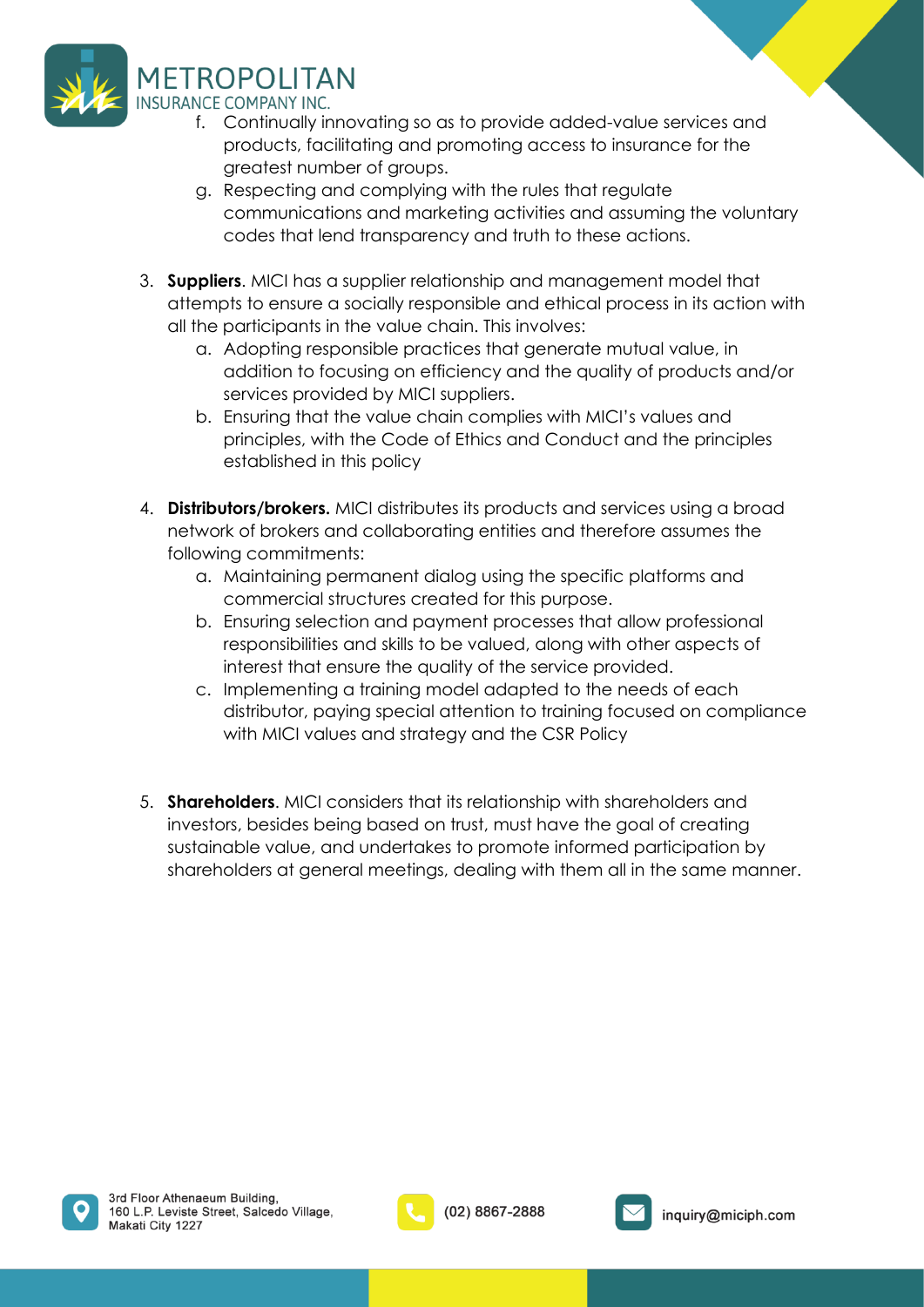## <span id="page-22-0"></span>**METROPOLITAN INSURANCE COMPANY INC. CODE of BUSINESS CONDUCT AND ETHICS**

**METROPOLITAN INSURANCE COMPANY INC.** (the "Company") fully recognizes that adherence to the highest standards of business conduct is vital to its growth and success. As such, the Company is firmly committed to the promotion of a culture that fosters and maintains the core values of fairness, transparency, accountability and integrity in the conduct of its business and expects each of its directors, officers and employees (the "Employees") to observe with zeal such core values in the performance of their duties, in their relationships with fellow Employees and in all their dealings with shareholders, customers, suppliers, government and the general public.

For this purpose, the Company establishes below the fundamental standards of conduct and values consistent with the principles of good governance and business ethics. These standards of conduct and values shall guide and define the actions and decisions of the Company's and its subsidiaries' Employees, and each Employee commits to adhere to them at all times.

### **Each Employee shall:**

### **Passion for Success**

 $\geq$  constantly strive for excellence. He shall be the best he can be and create value in everything be does. He shall be proactive and entrepreneurial, propelled by a sense of urgency, competitiveness, and total dedication to results.

### **Teamwork**

- ➢ work toward shared aspirations, transcending boundaries along functional and organizational lines with trust and respect for each other and with unity in purpose.
- ➢ avoid circumstances and positions that actually or potentially conflict with the Company's interest or interfere with his loyalty and objectivity in his business dealings and relationships.

### **Customer Focus**

- $\triangleright$  strive for the Company to be the customer's preferred choice. Customers will choose the Company's products and services above others because the Company provides them with products and services that exceed their expectations.
- $\triangleright$  build and strengthen business relationships on the basis of merit, mutual interest, candor and fair competition, and avoid profit or gain of competitive advantage through manipulation, abuse of privileged information, concealment, misrepresentation and other illegal or unethical practices.

### **Accountability for Actions**

- $\triangleright$  Take full responsibility for all his actions and decisions, and discharge his duties conscientiously, honestly, and efficiently.
- $\triangleright$  uphold and regard as paramount the Company's interest in the undertaking of 3rd Floor Athenaeum Building,





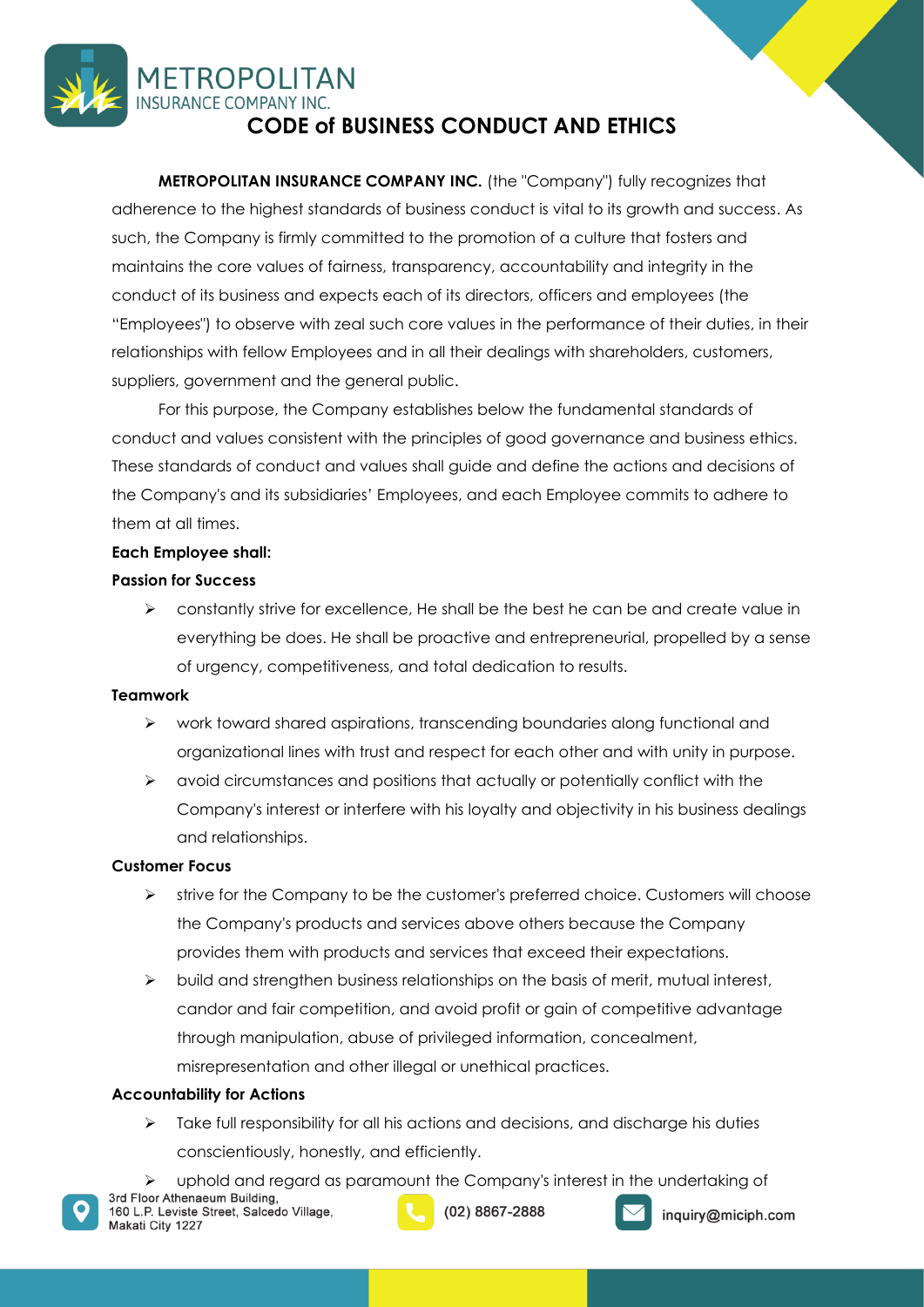

## MFTROPOI ITAN INSHRANCE COMPANY INC

business strategies, opportunities, and endeavors, with deliberate and full evaluation and management of attendant risks and the end view of enhancing and maximizing shareholder value.

 $\triangleright$  comply with and respect all applicable laws, rules and regulations governing the' Company's business, in all jurisdictions where such is conducted.

## **Respect for People and Property**

- ➢ recognize each other as individuals and commit to nurturing each other's individual capabilities. Each Employee commits to uplift the dignity of labor by encouraging each other to the best in their fields, and create an environment that encourages open communication, camaraderie, and professional growth.
- ➢ respect and preserve Company assets and property by ensuring that they are. used efficiently and solely for legitimate business purposes and accord the same to the assets 3rd property of others.
- ➢ safeguard and maintain the confidentiality of knowledge or information on the Company's products, business strategies, processes, and systems.

### **Innovativeness**

 $\triangleright$  encourage creativity and ingenuity in the Company's processes and systems, products, and services, forever looking for ways to outdo himself, always striving to be (he first to anticipate consumer needs and deliver something better.

### **Integrity**

- $\triangleright$  conduct business in a manner which is ethical, fair, and right, and in all reasonable circumstances, above reproach.
- ➢ compete fairly and honestly. Each Employee believes in profit with honor and is committed to good governance and the highest moral standards in the performance of his duties and responsibilities.
- ➢ ensure the integrity of the Company's records, books and accounting and endeavor to fully, fairly, timely and accurately report and disclose material Company information.
- ➢ exercise utmost discretion in accepting personal favors or gifts from persons seeking or doing business with the Company, and refuse to grant personal favors, or decline any gift or benefit, that may compromise the independence of (he Company, create a sense of obligation on its part or potentially influence its business judgment.

### **Social Responsibility**

➢ Strive towards good corporate citizenship and contribute positively to the promotion of social responsibility in the community in which he lives and works by supporting activities anti programs geared towards community welfare and environmental

protection.3rd Floor Athenaeum Building, 160 L.P. Leviste Street, Salcedo Village, Makati City 1227





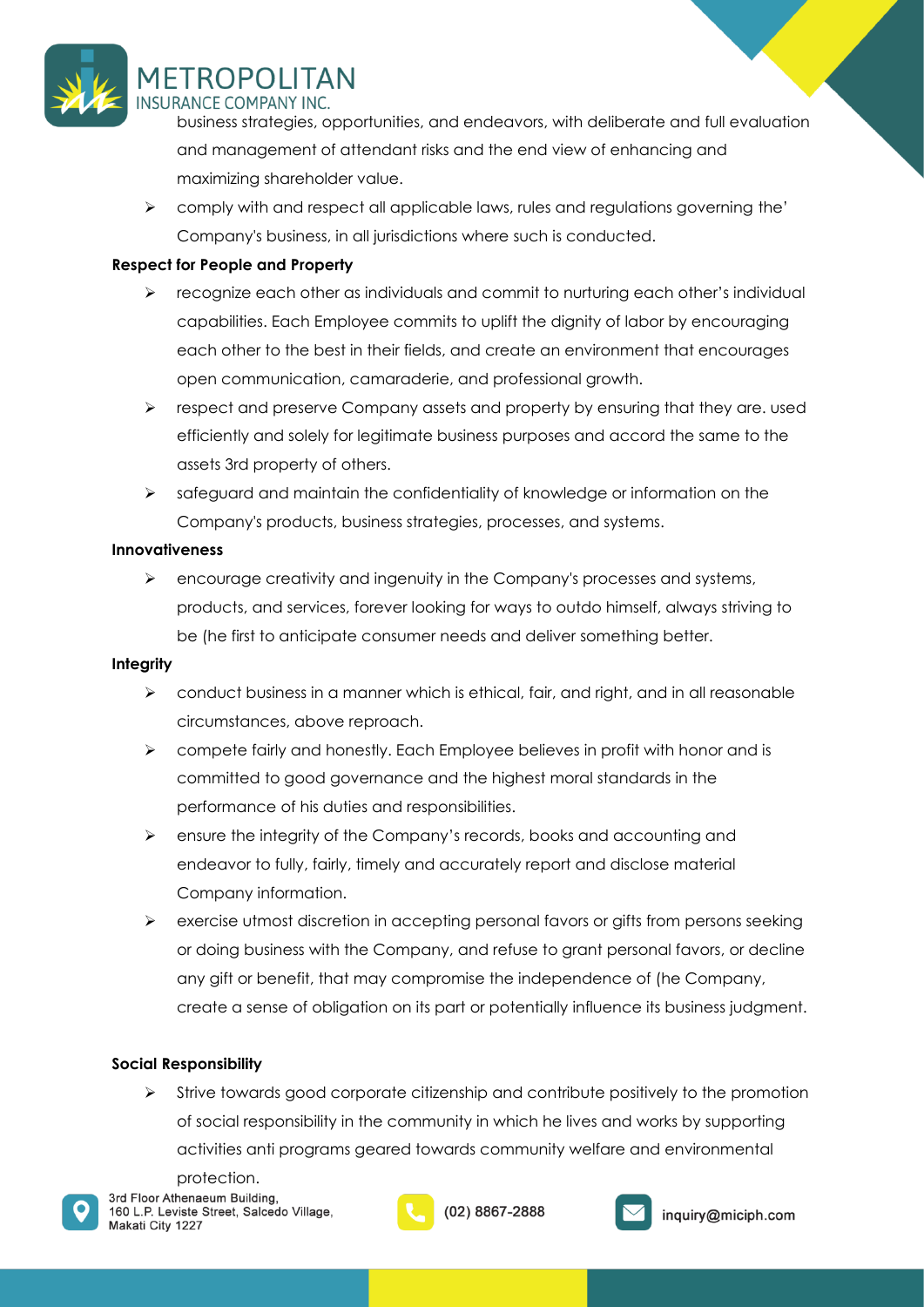

This Code shall be reviewed annually or as may be deemed necessary by the Management. Employees who fail to comply with the standards and abide by the values set forth in this Code shall be subject to disciplinary action, including termination, as the Company may deem appropriate to the nature of the violation, without prejudice to Company's right to avail of criminal and civil remedies available to it under law. The Company will not tolerate any retaliation in any form against any Employee who, in good faith, raises a concern or reports a possible legal or ethical violation under this Code.





(02) 8867-2888



inquiry@miciph.com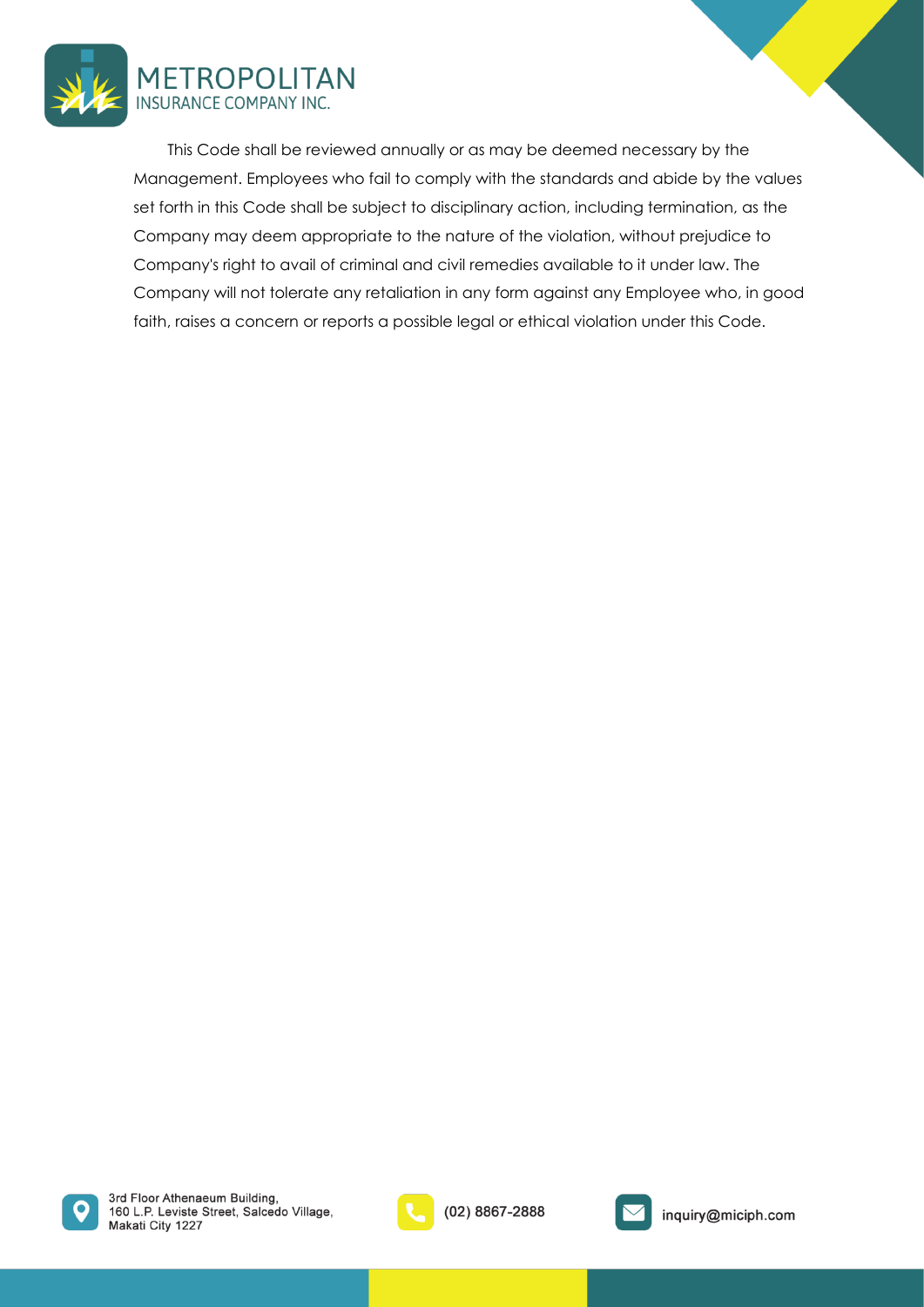

## **DATA PRIVACY ACT OF 2012**

<span id="page-25-0"></span>Republic Act No. 10173, otherwise known as the Data Privacy Act, is a law that seeks to protect all forms of information, be it private, personal, or sensitive. It is meant to cover both natural and juridical persons involved in the processing of personal information.

## **What is the scope of the Data Privacy Act?**

the Data Privacy Act applies to any natural or juridical persons involved in the processing of personal information. It also covers those who, although not found or established in the Philippines, use equipment located in the Philippines, or those who maintain an office, branch, or agency in the Philippines.

### **WHAT IS PROCESSING OF PERSONAL INFORMATION?**

Under Sec. 3(j) of the Data Privacy Act, "processing refers to any operation or any set of operations performed upon personal information including, but not limited to, the collection, recording, organization, storage, updating or modification, retrieval, consultation, use, consolidation, blocking, erasure, or destruction of data."

In other words, processing of personal information is any operation where personal information is involved. Whenever your information is, among other things, collected, modified, or used for some purpose, processing already takes place.

### **WHAT IS PERSONAL INFORMATION?**

Under Sec. 3(g) of the Data Privacy Act, "personal information refers to any information whether recorded in a material form or not, from which the identity of an individual is apparent or can be reasonably and directly ascertained by the entity holding the information, or when put together with other information would directly and certainly identify an individual."

In other words, personal information is any information which can be linked to your identity, thus making you readily identifiable.

### **WHAT IS PRIVILEGED INFORMATION?**

Under Sec. 3(k) of the Data Privacy Act, "privileged information refers to any and all forms of data which under the Rules of Court and other pertinent laws constitute privileged communication." One such example would be any information given by a client to his lawyer. Such information would fall under attorney-client privilege and would, therefore, be considered privileged information.



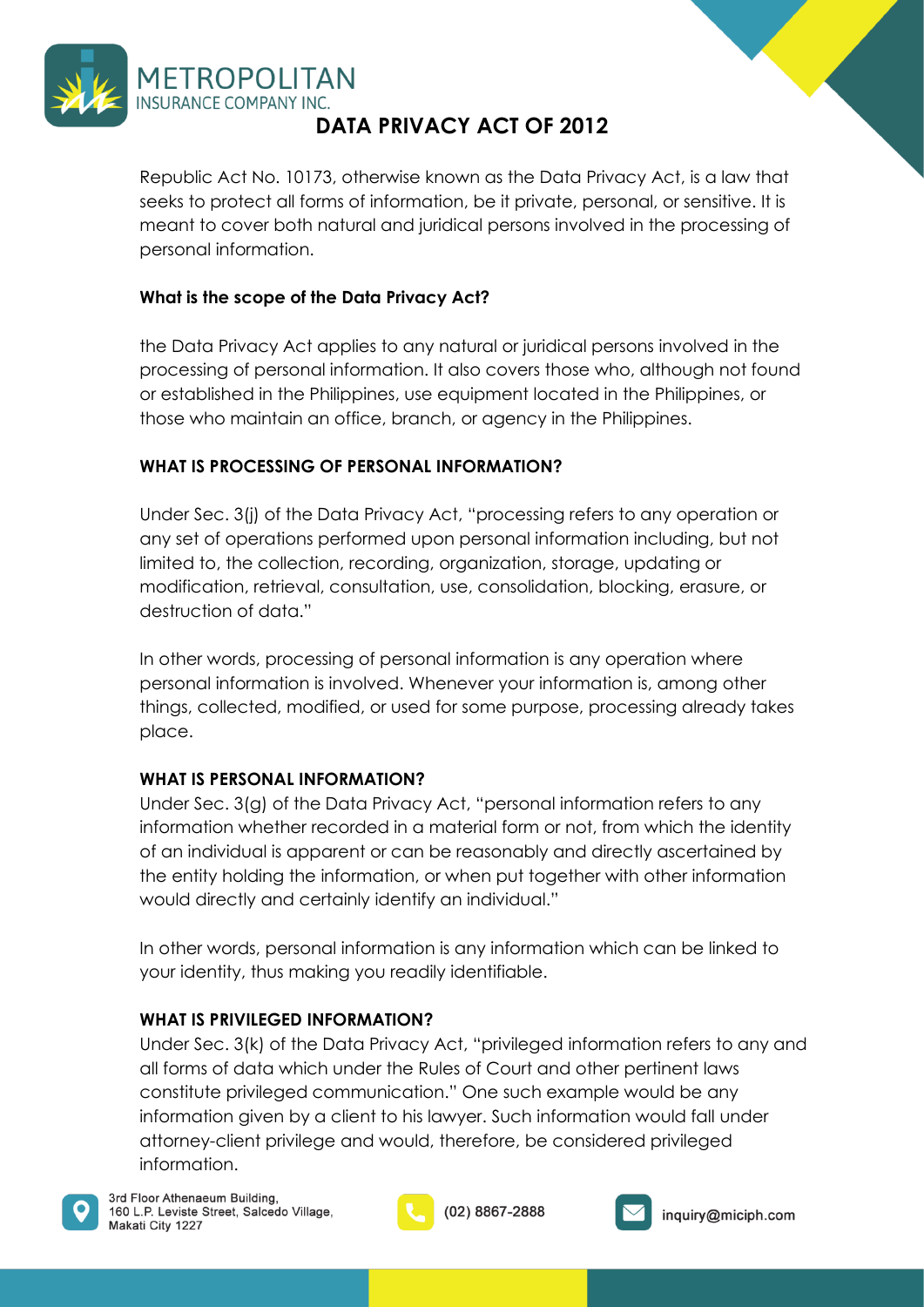

## **IS THERE A DIFFERENCE BETWEEN PERSONAL INFORMATION AND SENSITIVE PERSONAL INFORMATION?**

Yes. While personal information refers to information that makes you readily identifiable, sensitive personal information, as defined in Sec. 3(l) of the Data Privacy Act, refers to personal information:

- 1. About an individual's race, ethnic origin, marital status, age, color, and religious, philosophical, or political affiliations;
- 2. About an individual's health, education, genetic or sexual life of a person, or to any proceeding for any offense committed or alleged to have been committed by such person, the disposal of such proceedings, or the sentence of any court in such proceedings;
- 3. Issued by government agencies peculiar to an individual which includes, but not limited to, social security numbers, previous or cm-rent health records, licenses or its denials, suspension or revocation, and tax returns; and
- 4. Specifically established by an executive order or an act of Congress to be kept classified.

Therefore, any information that can be categorized under any of the enumerated items are considered sensitive personal information.

## **PENALTIES**

Accessing personal information and sensitive personal information **due to negligence:** 

### **Personal Information**

One (1) to Three (3) years in prison Php 500,000.00 > Fine > Php 2,000,000.00

## **Sensitive Personal Information**

Three (3) to Six (6) years in prison Php 500,000.00 > Fine > Php 4,000,000.00



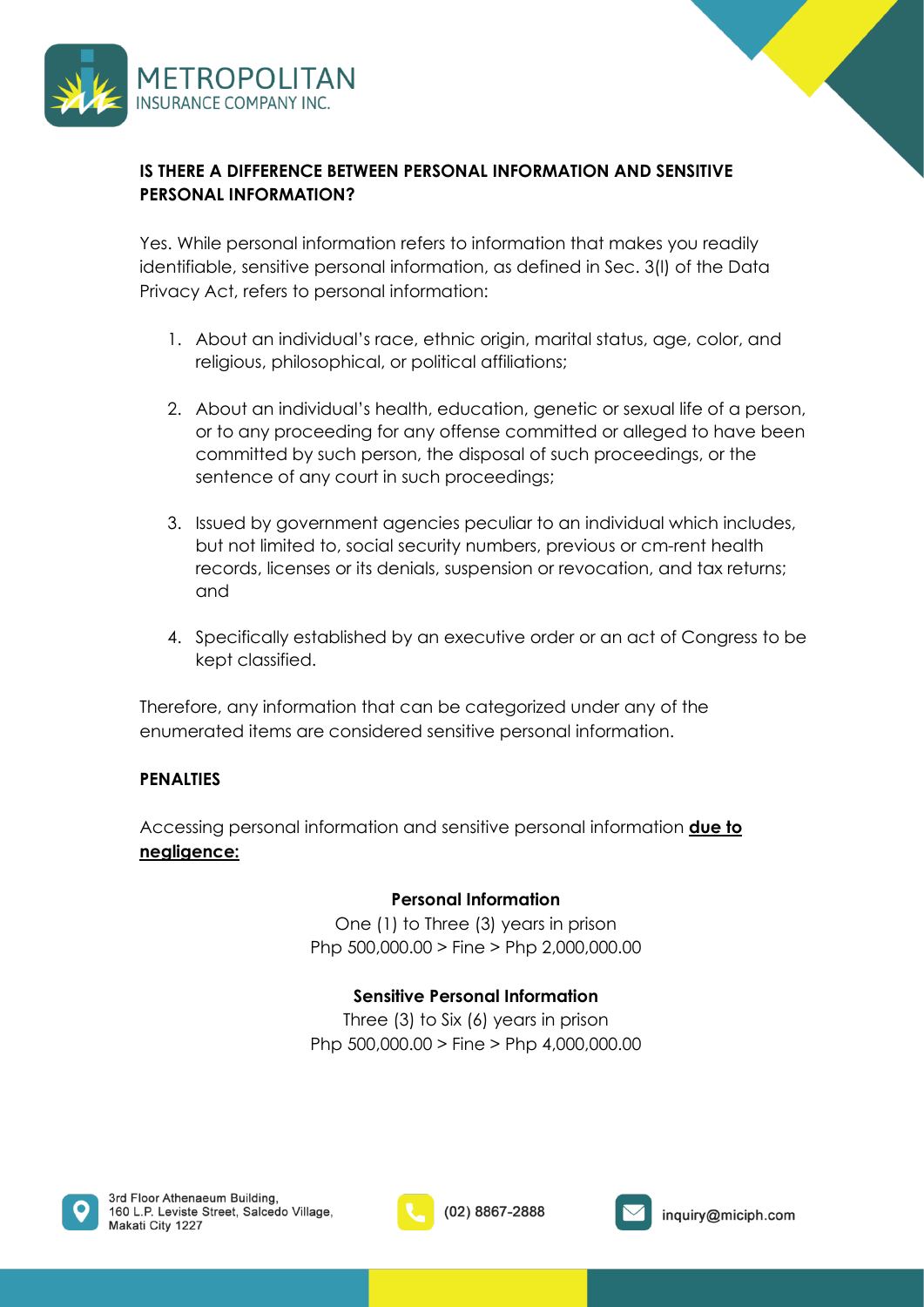



## **Unauthorized Processing** of:

## **Personal Information**

One (1) to Three (3) years in prison Php 500,000.00 > Fine > Php 2,000,000.00

## **Sensitive Personal Information**

Three (3) to Six (6) years in prison Php 500,000.00 > Fine > Php 4,000,000.00

**Improper disposal** of personal information and sensitive personal information:

## **Personal Information**

Six (6) Months to Two (2) years in prison Php 100,000.00 > Fine > Php 500,000.00

## **Sensitive Personal Information**

Three (3) to Six (6) years in prison Php 100,000.00 > Fine > Php 1,000,000.00

Processing of personal information and sensitive personal information for **UNAUTHORIZED PURPOSES:** 

### **Personal Information**

One (1) to Three (3) years in prison Php 500,000.00 > Fine > Php 2,000,000.00

### **Sensitive Personal Information**

Three (3) to Six (6) years in prison Php 500,000.00 > Fine > Php 4,000,000.00

Unauthorized access or **INTENTIONAL BREACH:**

One (1) to Three (3) years in prison Php 500,000.00 > Fine > Php 2,000,000.00





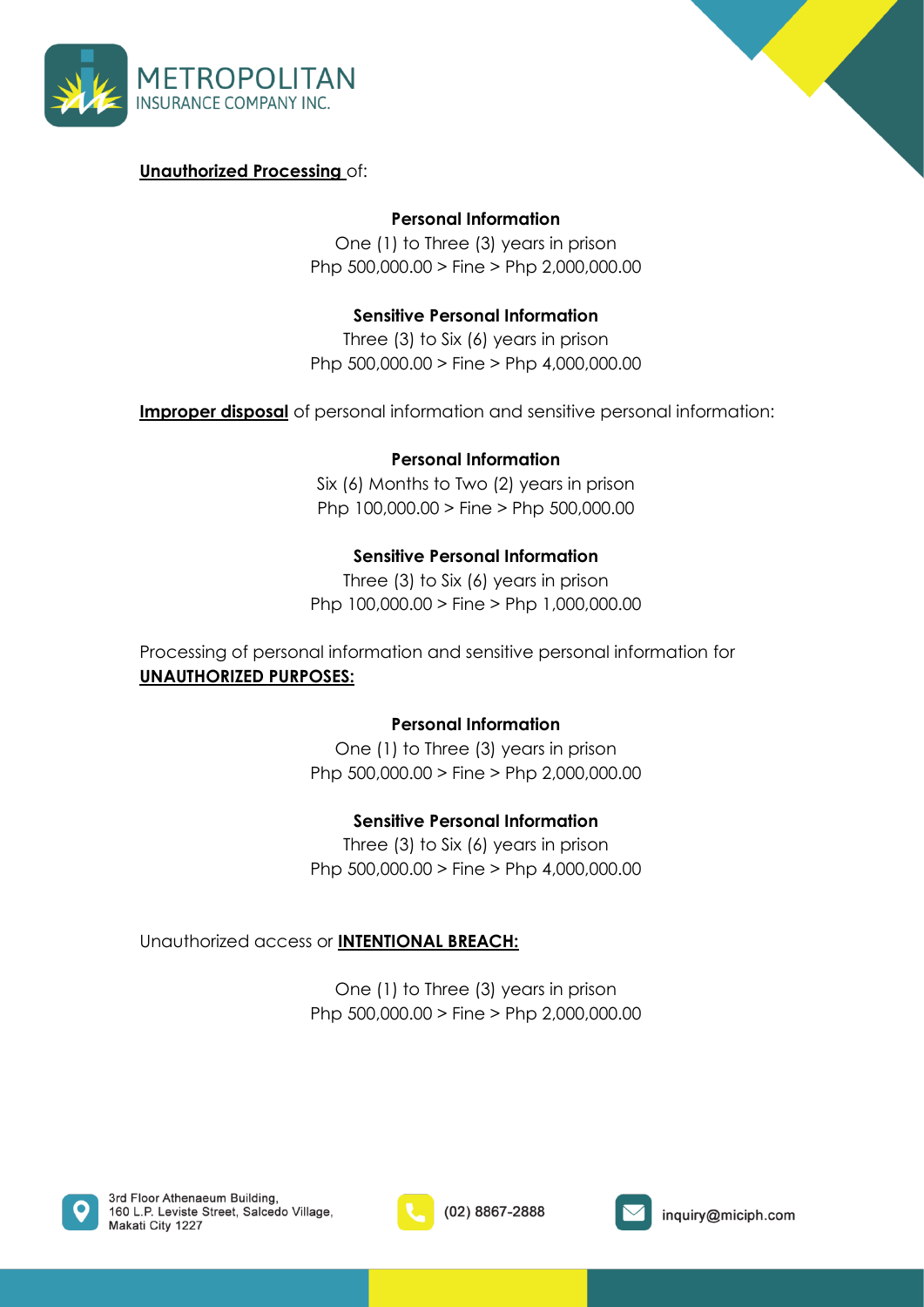

**CONCEALMENT** of security breaches involving sensitive personal information:

## **Personal Information**

One (1) ½ to Five (5) years in prison Php 500,000.00 > Fine > Php 1,000,000.00

## **MALICIOUS DISCLOSURE:**

One (1) ½ to Five (5) years in prison Php 500,000.00 > Fine > Php 1,000,000.00

### **UNAUTHORIZED DISCLOSURE:**

One (1) ½ to Five (5) years in prison Php 500,000.00 > Fine > Php 1,000,000.00

### **IF INFORMATION CONTROLLER/PROCESSOR**

Three (3) to Five (5) years in Prison Php 500,000.00 > Fine > Php 2,000,000.00

### **COMBINATION or SERIES OF ACTS:**

Three (3) to Six (6) Years in Prison Php 1,000,000.00 > Fine > Php 5,000,000.00





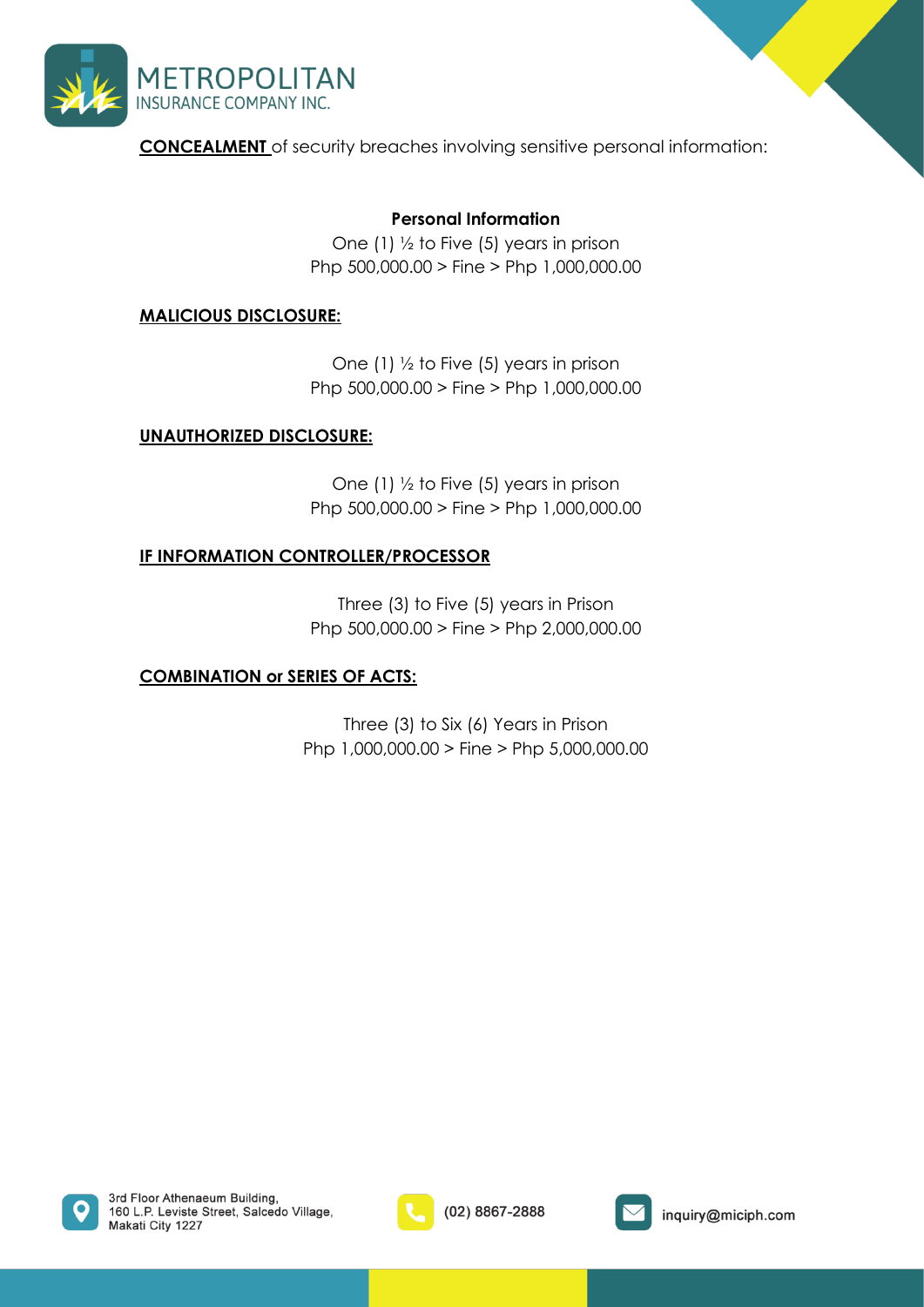

## **CONFIDENTIALITY**

### <span id="page-29-0"></span>**Company Information Management**

- 1. Information held by the organization shall not be disclosed without the written consent and permission from the Company.
- 2. Failure to do so will be considered as an act of Gross Misconduct and shall result in disciplinary action.
- 3. The Company may file criminal and/or a civil case against employees who made unauthorized disclosure to the public of trade secrets, confidential information and/or a breached of the Confidentiality Agreement.

### **Client Information Management**

- 1. Written Contracts/Agreement
- 2. Merchant Service Contract/Agreement
- 3. All client files are to be kept in lockable filing cabinets when not in use
- 4. Client files are to be accessed only by authorized staff members providing a service to that client
- 5. Files may leave the office for a genuine work-related purpose.
- 6. Clients may access only their files upon receipt of a written request.



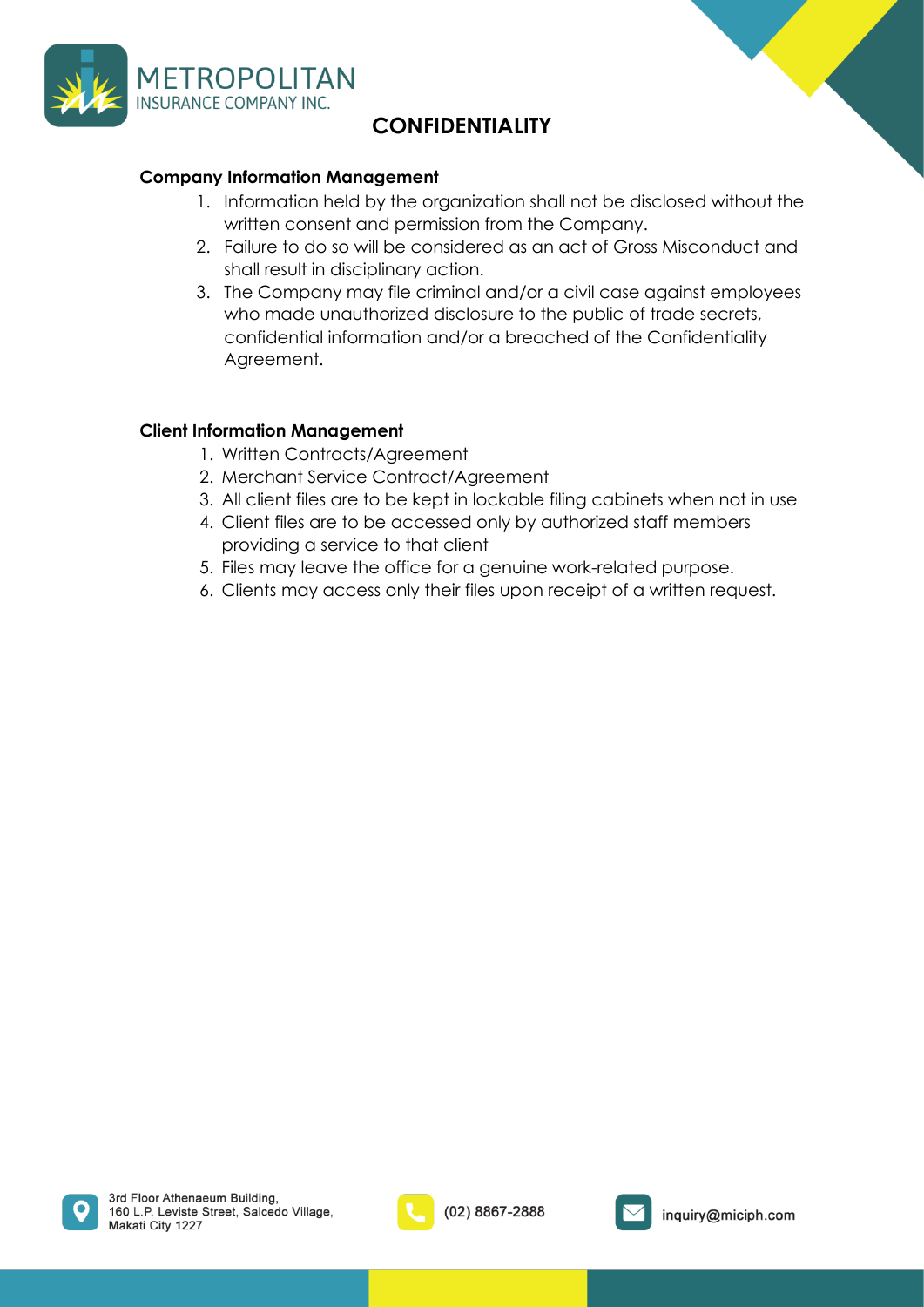



## **CODE OF DISCIPLINE**

## <span id="page-30-0"></span>**Objectives:**

- 1. The Code of Discipline describes MICI team's Core Values and standards.
- 2. Treat the Company's assets as you would treat your own.
- 3. Behave with the Company's long-term success in mind.
- 4. Operate within the bounds of law.

## **CLASSIFICATION OF INFRACTIONS**

## **Dismissible Offense:**

- 1. Just Causes of Termination (Article 282, of the Labor Code)
- 2. Serious misconduct or willful disobedience by the employee of the lawful orders of their employer or representative in connection with their work.
- 3. Moonlighting or working for a competing Company not during work time.
- 4. Gross and habitual neglect by the employee of their duties.
- 5. Fraud or willful breach by the employee of the trust reposed in them by their employer or duly authorized representative.
- 6. Commission of a crime or offense by the employee against the persons of their employer or any immediate member of their family or they duly authorized representation
- 7. Other analogous causes to the foregoing
- 8. Non-adherence to Standards of Workplace Behavior

## **Repeated Offenses**

There are cases where the behaviors of the employee can no longer be remedied after all coaching and counseling efforts have been exhausted or where there is a Final Written Warning on file. Since the Company shall be dealing with employee behavior in totality, there will be two (2) instances where sanctions for repeated offenses may be applied:

- 1. Repetition of Similar Offenses
- 2. Series of Unrelated Violations

## **Serious Offense**

While the Company prescribed the application of progressive discipline, there are cases where offenses are considered serious, and the corresponding disciplinary action required Final Written Warning with Suspension or Dismissal at the first instance.





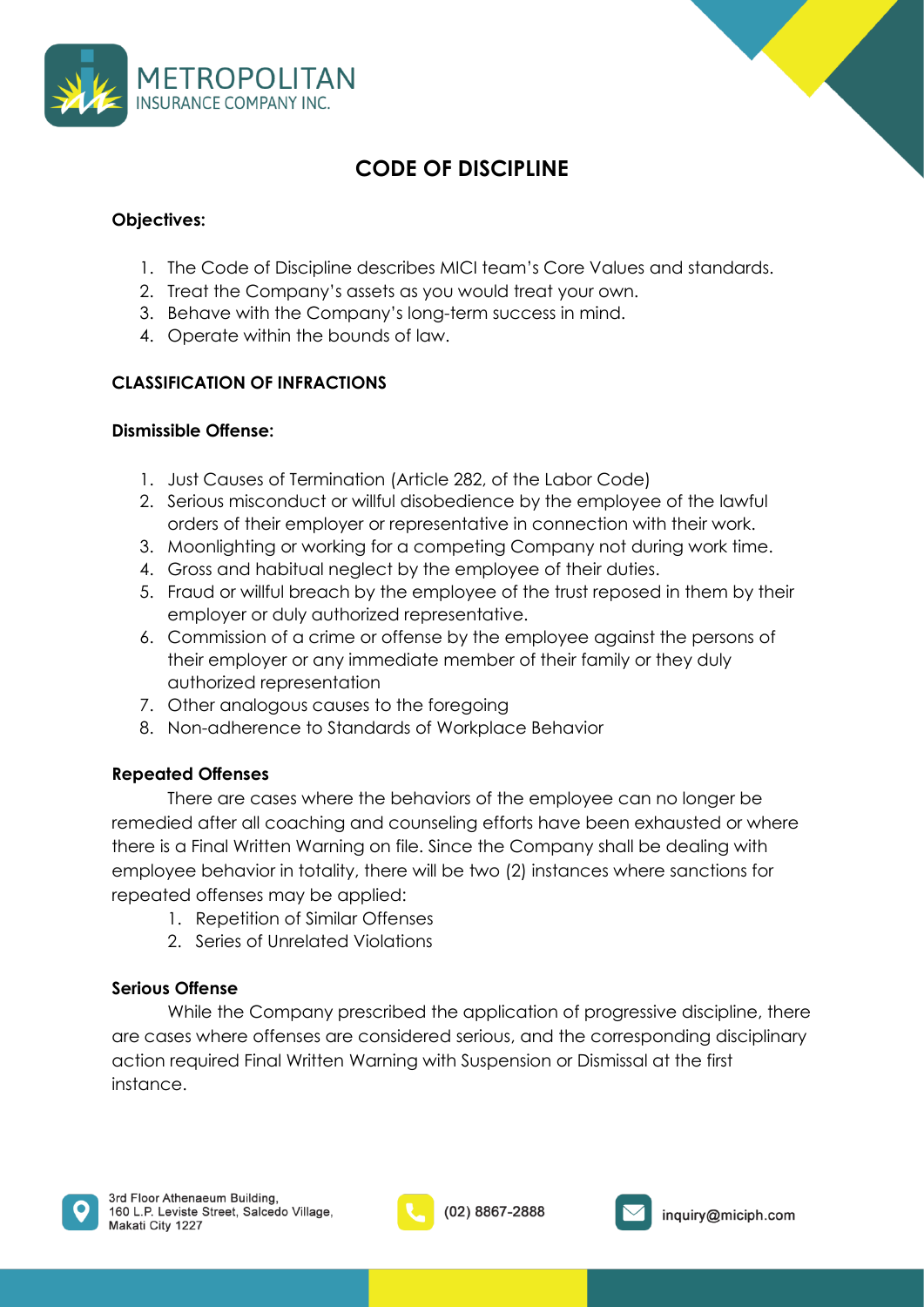

### **Other Offense**

These infractions are considered unacceptable to the Company and required the application of progressive discipline. These infractions merit Verbal Counseling on the first offense and if done repeatedly shall also lead to dismissal.

## **NATURE OF OFFENSE**

- OFFENSES AGAINST STANDARD OPERATING PROCEDURES
- OFFENSES AGAISNT MORAL VALUES AND GOOD CONDUCT
- OFFENSES AGAINST PRODUCTIVITY
- OFFENSES AGAINST WORK ETHICS
- OFFENSES AGAINST PERSONS AND PROPERTY

### **OFFENSES AGAINST STANDARD OPERATING PROCEDURES**

- Failure to use Identification card and/or uniform (during work hours) or whenever required in accordance with company policy
- Permitting others to use the others nameplate or ID Card or using other's uniform.

• Using company's time, material, tools, machines, equipment, vehicles, or unauthorized work or performing tasks other than assigned work unless authorized y the company.

- Violating a safety rule or practice
- Smoking in a no smoking area that could pose risk to company's property and employee's life.

• Entering or allowing unauthorized persons to enter restricted without permission.

## **OFFENSES AGAINST MORAL VALUES AND GOOD CONDUCT**

- Gambling, jueteng, taking part on illegal lottery within company premises.
- Dishonesty, stealing from the company, or stealing from others.
- Falsification of any document records.
- Drinking and alcoholic beverages within the premises of the company unless on authorized occasions.
- Entering the Company premises under prohibited drugs, liquor, etc.

### **OFFENSES AGAINST PRODUCTIVITY**

- Violation of policy on tardiness
- Engaging in horseplay, practical jokes, running, scuffing, or throwing things.
- Unauthorized possession or bringing out of company property, records, suppliers, equipment, etc.
- Sleeping on company time
- Malingering or pretending to be sick, making or giving false excuse/s for a leave or absence.



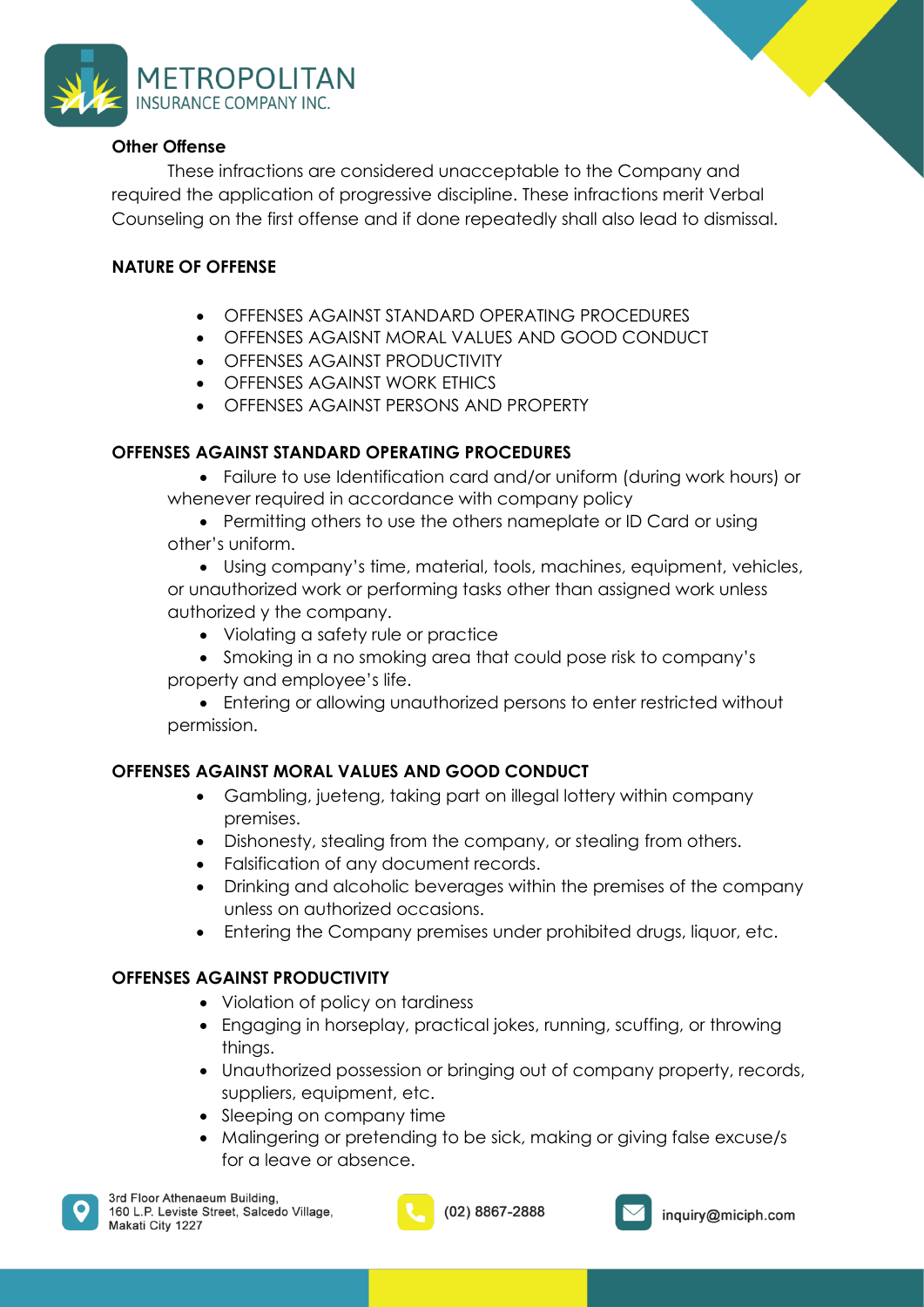

• Leaving work assignment or the company premises during working hours without permission from the immediate supervisor.

## **OFFENSES AGAINST WORK ETHICS**

• Unauthorized vending, soliciting, or collecting contribution for any purpose whatever during office hours. (HR to authorized)

• Use of another employee's ID for ill motive or deliberate misrepresentation

• Engaging in industrial or unauthorized possession of confidential information, records, etc.

- Misuse of position for personal gain.
- Engaging in any remunerative activity outside the Company without proper written notification to the Company.
	- Working for a competing Company not during work time.

• Racial, sexual, age, disability, sexual orientation, or religious harassment.

## **OFFENSES AGAINST PERSONS AND PROPERTY**

• Misuse, damage, and/or loss of company property, products, services, or those of others.

- Vandalism
- Provoking or instigating a fight any time within the company premises
- Threatening, intimidation, coercion, harassment, or interference with fellow workers.
	- Contribution to unsanitary condition or poor housekeeping.

• Unauthorized possession of firearms or anything designed or used as a deadly weapon that can endanger life.

### **REPEATED OFFENSES**

An employee's repeated violation of the Code whether for similar offense or not, shall be taken as the inability or habitual disregard or chronic refusal on the part of the employee to adhere to all company policies and the acceptable standards of behavior shall not be tolerated and the imposable discipline for repeated offenses shall be termination of employment no matter how slight these infractions are.

| <b>OFFENSES</b>         | <b>PENALTY FOR OFFENSE</b>           |
|-------------------------|--------------------------------------|
| 1 <sup>ST</sup> OFFENSE | Written Reprimand                    |
| 2 <sup>nd</sup> OFFENSE | Three (3) to Six (6) days suspension |
| 3rd OFFENSE             | Seven (7) to Fifteen (15) days       |
|                         | suspension                           |
| 4 <sup>th</sup> OFFENSE | Thirty (30) days suspension          |
| 5 <sup>th</sup> OFFENSE | <b>DISMISSAL</b>                     |